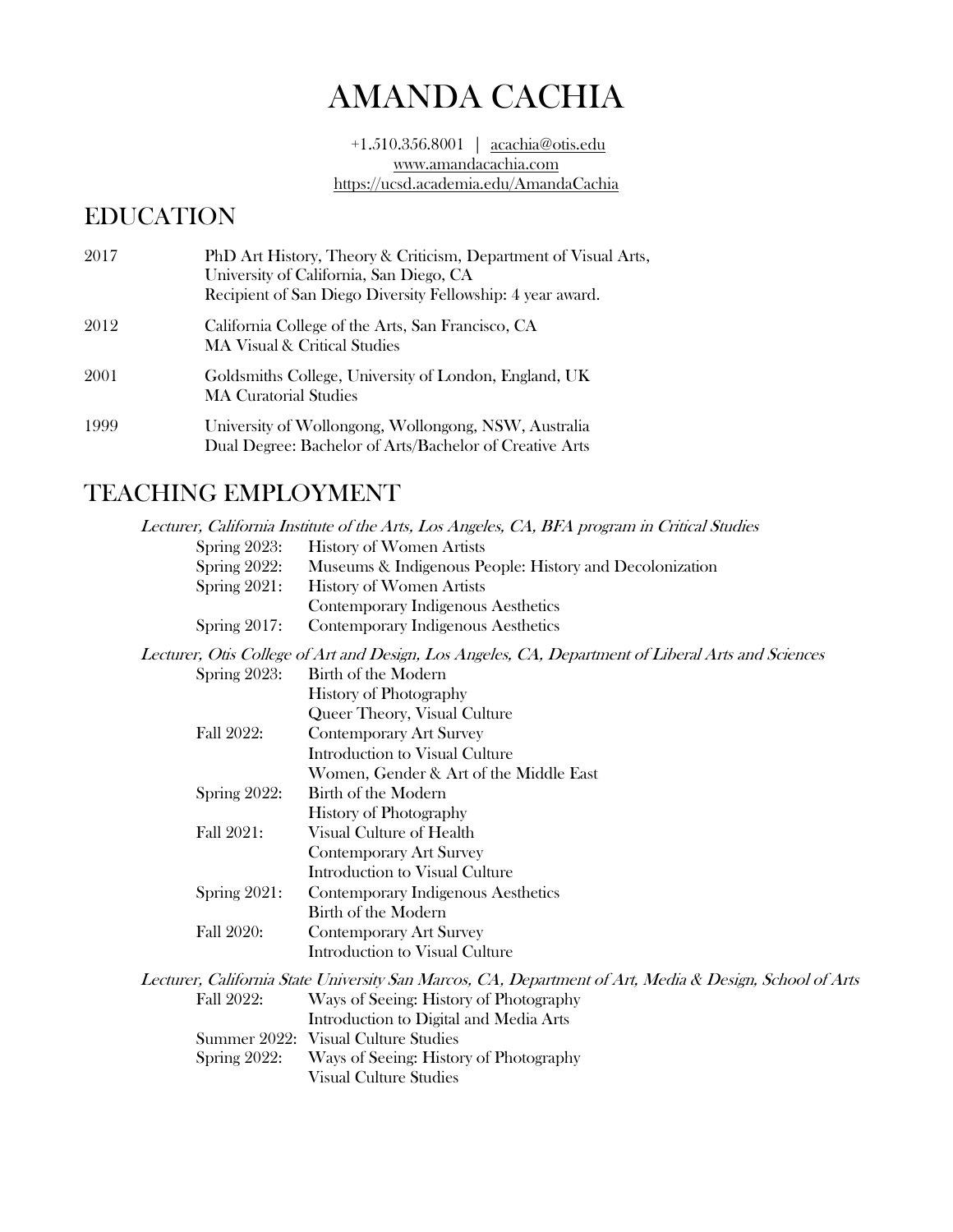| Fall 2021:      | Ways of Seeing: History of Photography |
|-----------------|----------------------------------------|
|                 | <b>Visual Culture Studies</b>          |
|                 | Summer 2021: Visual Culture Studies    |
| Spring $2021$ : | Ways of Seeing: History of Photography |
| Fall 2020:      | Ways of Seeing: History of Photography |
| Spring 2020:    | Ways of Seeing: History of Photography |

Lecturer, California State University Long Beach, CA, School of Art: Art History & Curatorial Studies

| Fall 2022:      | Introduction to Curatorial Practices                           |
|-----------------|----------------------------------------------------------------|
|                 | <b>Exhibition and Display Practices</b>                        |
| Spring 2022:    | <b>History of Photography</b>                                  |
|                 | Foundation in Art History I: Pre-Historic through Medieval Art |
| Fall 2021:      | Foundation in Art History I: Pre-Historic through Medieval Art |
|                 | <b>Exhibition and Display Practices</b>                        |
| Spring $2021$ : | Foundation in Art History I: Pre-Historic through Medieval Art |
|                 | <b>Museum and Gallery Practices</b>                            |
| Fall 2020:      | Foundation in Art History I: Pre-Historic through Medieval Art |
|                 | Introduction to Curatorial Practices                           |
| Spring 2020:    | Foundation in Art History I: Pre-Historic through Medieval Art |
| Spring 2017:    | Contemporary Art in Context                                    |

Lecturer, San Diego State University, School of Art + Design

| Fall 2022: | Foundation in Art History I: Pre-Historic through Medieval Art                   |
|------------|----------------------------------------------------------------------------------|
|            | Gallery & Exhibition Design                                                      |
|            | History & Methodology of Art History                                             |
|            | Summer 2022: World Art in Contemporary Life                                      |
|            | Spring 2022: Contemporary Issues: Accessibility & Disability in Contemporary Art |

Foundation in Art History I: Pre-Historic through Medieval Art Fall 2021: Foundation in Art History I: Pre-Historic through Medieval Art

Lecturer, University of California Los Angeles, CA, School of the Arts and Architecture Spring 2020: Intersections of Art History and Disability Studies: Disability in Modern Art Fall 2016: Re-Visualizing Embodiment: Choreopolitics, Design, Access & Space

Assistant Professor, Moreno Valley College, Riverside Community College District, CA Fall 2019: Foundation in Art History I: Pre-Historic through Medieval Art Art Appreciation Honors Spring 2018: Foundation in Art History I: Pre-Historic through Medieval Art Women Artists in History

Fall 2017: Foundation in Art History II: Renaissance through Contemporary Art Non-Western Art

- Lecturer, Southwestern Community College District, Chula Vista, CA, School of Arts and Communication Summer 2017: Art History Survey II: Renaissance to Contemporary Spring 2017: Art History Survey II: Renaissance to Contemporary Fall 2016: Introduction to Art
- Summer Teaching Fellowship, University of California San Diego, CA, Department of Visual Arts Summer 2016: Formations of Modern Art: Disability in Modern Art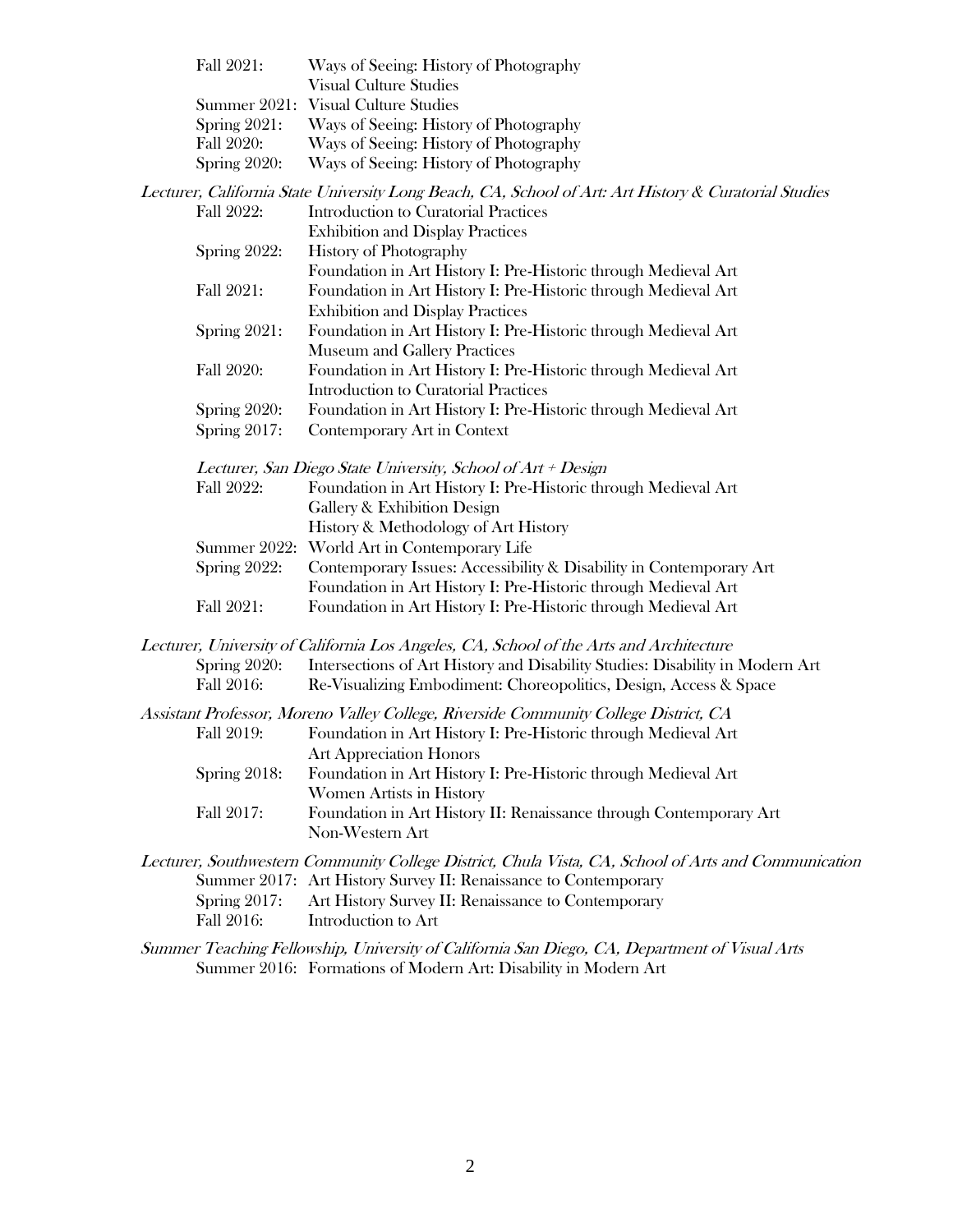#### Related Teaching Positions:

- 2016 State University of New York (SUNY) at Purchase, Structure and Function of Museums class; Guest Seminar Instructor: "Disabling the Museum: Curator as Infrastructural Activist" talk and workshop
- 2015 Maryland Institute College of Art (MICA), Baltimore, MD, MFA Curatorial practice program; Guest Seminar Instructor: "Curating Disability & Access: Ethics, Pragmatics, Effects" talk and workshop

University College London Qatar, Doha, Qatar, MA in Museum and Gallery Practice program; Guest Seminar Instructor: "Curating Disability & Access"

2014 Ontario College of Art & Design, Inclusive Design Institute, Toronto, Canada MFA Criticism & Curatorial Practice program and MA (Inclusive) Design program Guest Seminar Instructor: "Disabling the Museum: Curator as Infrastructural Activist"

#### TEACHING INTERESTS & RESEARCH SPECIALIZATIONS

- Art History & Visual Critical Studies
- Museum, Exhibition & Curatorial Studies
- Accessible Gallery & Exhibition Design
- Visual Culture of Health & Disability
- Women in the Arts
- Contemporary Indigenous Aesthetics
- Queer Theory, Visual Culture

### PUBLICATIONS

#### Book Manuscripts

Revision of the Senses: Disability, Art, Agency Duke University Press, under review (solicited)

Disability Art: A Political History - in progress; submission to Andy Warhol Foundation Arts Writers Grant and Thames & Hudson publishers for consideration

#### Edited Volumes

Amanda Cachia, Editor, Curating Access: Disability Art Activism & Creative Accommodation Routledge/Taylor & Francis, under contract; expected publication, September 2022

Amanda Cachia, Guest Editor, Disability Design in Contemporary Art and Curating, Special Issue, Arts journal, MDPI, September 2023

"Curating New Openings: Rethinking Diversity in the Gallery," Forum Guest Editor and Contributor, Art Journal, Vol. 76, No. 3-4, Fall-Winter 2017-2018

#### Chapters in Edited Volumes

2023 "Art, Gender & Disability: Aesthetics of Access" The Routledge Companion to Art History and Feminisms, edited by Erin Silver, Routledge/Taylor & Francis

> "Reinvention at the Wheel: Shaping New Histories in the Decolonization of Disability," The Routledge Companion to Decolonizing Art History, edited by Tatiana Flores, Florencia San Martín, and Charlene Villaseñor Black, Routledge/Taylor & Francis

2022 "Art History's Coinhabitants: Disabled Artistic Approaches to Indigeneity," in *Routledge* Companion to Art and Disability, edited by T. Hiles and K. Watson, Routledge/Taylor &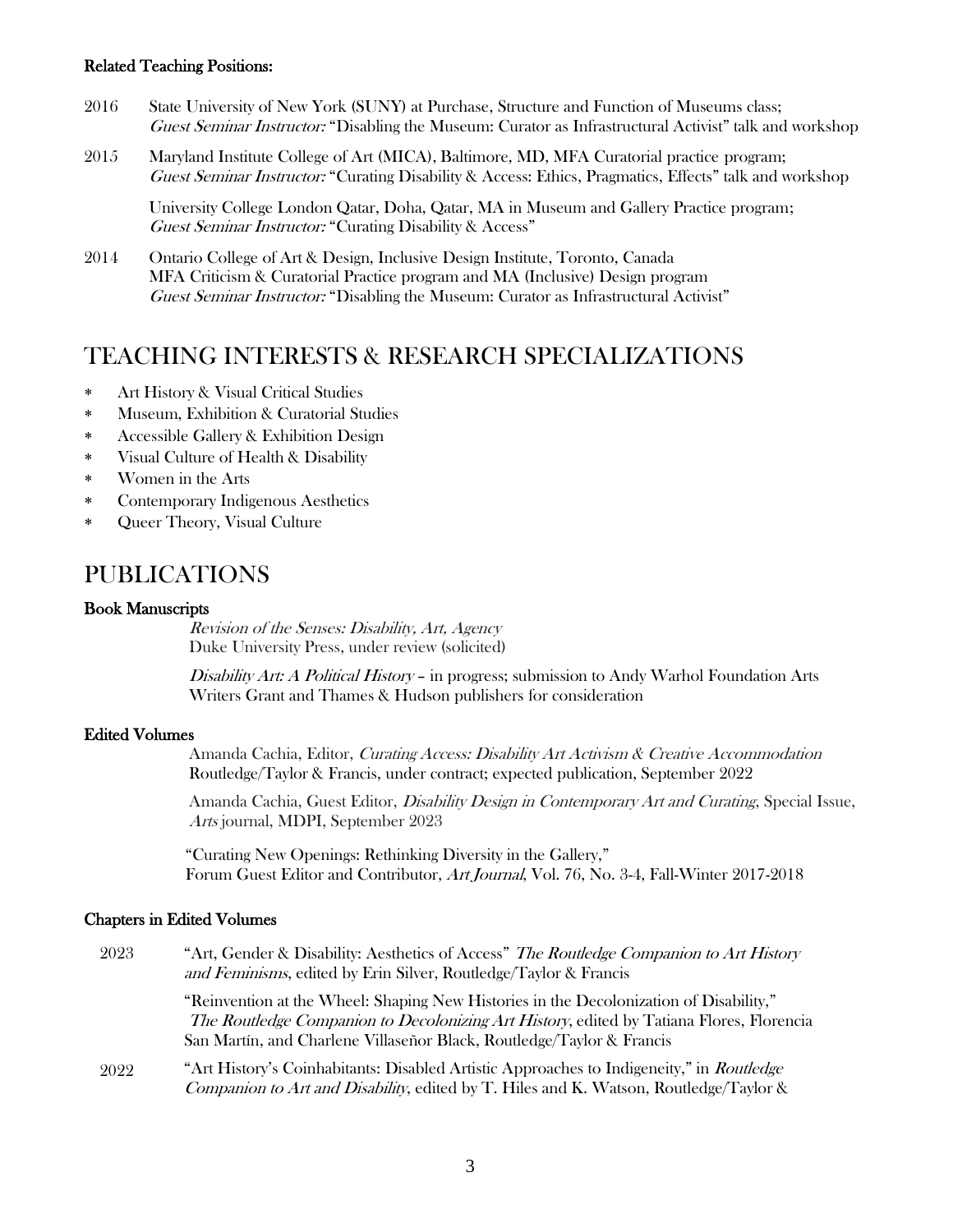Francis

| 2021  | "Disability Aesthetics: A Pedagogy for Teaching A Revisionist Art History," in Sex, Identity,<br>Aesthetics: The Work of Tobin Siebers and Disability Studies, edited by Cynthia Wu, Jina B.<br>Kim, Joshua Kupetz, Crystal Lie, University of Michigan Press                               |
|-------|---------------------------------------------------------------------------------------------------------------------------------------------------------------------------------------------------------------------------------------------------------------------------------------------|
|       | "The (Narrative) Prosthesis Re-Fitted: Finding New Support for Embodied and Imagined<br>Differences in Contemporary Art," in Contemporary Art and Disability Studies, edited by<br>Alice Wexler and John Derby, Routledge/Taylor & Francis (reprint)                                        |
| 2019  | "The politics of creative access: Guidelines for a critical dis/ability curatorial practice" in<br>Interdisciplinary Approaches to Disability: Looking Towards the Future, edited by Mike Kent,<br>Katie Ellis, Rachel Robertson and Rosemarie Garland-Thomson, Routledge/Taylor & Francis. |
|       | "Sweet Gongs Vibrating: The Politics of Sensorial Access," in The Routledge Handbook of<br>Disability Arts, Culture, and Media, edited by Bree Hadley and Donna McDonald,<br>Routledge/Taylor & Francis.                                                                                    |
|       | "Disability and Contemporary Art," encyclopedia entry in <i>Disability in American Life: an</i><br>Encyclopedia of Concepts, Policies, and Controversies, edited by Tamar Heller, Sarah Parker<br>Harris, Carol Gill, and Robert Gould, by ABC-CLIO.                                        |
| 2018  | "Mapping Hearing Impairment: Sound/tracks in the corner space" in <i>Routledge Companion</i><br>to Sound Studies, Edited by Michael Bull, Routledge/Taylor & Francis                                                                                                                        |
| 2017  | "Along Disabled Lines: Claiming Spatial Agency through Installation Art," in <i>Disability, Space,</i><br>Architecture: A Reader, edited by Jos Boys, Routledge/Taylor & Francis                                                                                                            |
| 2016  | "Disabling Surrealism: Reconstituting Surrealism in Contemporary Art" in<br>Disability & Art History, edited by Elizabeth Howie and Ann Millett-Gallant, Routledge/Taylor<br>& Francis                                                                                                      |
|       | Peer-Reviewed Journal Articles                                                                                                                                                                                                                                                              |
| 2021  | "Curating Crip Time: Christine Sun Kim's Six Types of Waiting in Berlin," South Atlantic Quarterly,<br>Published by Duke University Press, Special issue: "Crip Temporalities," co-edited by Ellen Samuels<br>and Elizabeth Freeman, Volume 120, No. 2                                      |
| 2019  | "Reflections on Access: Disability in Curatorial Practice," Canadian Journal of Disability Studies<br>Special Issue: "Cripping the Arts in Canada," guest editor Eliza Chandler                                                                                                             |
| 2017- | "The Flesh of the World: An Empirical Turn towards Complex Embodiment."                                                                                                                                                                                                                     |

| $2011 -$ | THE FIESH OF the WOHG. THE EMphilear Fulli towards Compiex Empoundent,                               |
|----------|------------------------------------------------------------------------------------------------------|
| 2018     | "Curating California: Expanding African American Art: An Interview with Naima J. Keith," and         |
|          | "Curating Loose Definitions: Inspiration 'Outside' the Canon: An Interview with Massimiliano Gioni," |
|          | <i>Art Journal</i> , Vol. 76, No. 3-4, Fall-Winter                                                   |

- 2016 "Loud Silence: Turning Up the Volume on Deaf Voice" The Senses & Society, Vol. 10, No. 3., 2015 Published by Routledge/Taylor & Francis
- 2015 "The (Narrative) Prosthesis Re-Fitted: Finding New Support for Embodied and Imagined Differences in Contemporary Art," Journal of Literary and Cultural Disability Studies, Special Issue on Disability and Visual Culture, Vol. 9, No. 3., Published by Liverpool University Press, UK.
- 2014 "Composing Dwarfism: Reframing Short Stature in Contemporary Photography," The Review of Disability Studies: An International Journal, Special Issue Art History/Disability Studies. Vol. 10, No. 3 & 4. Published by the Center on Disability Studies at the University of Hawai'i at Manoa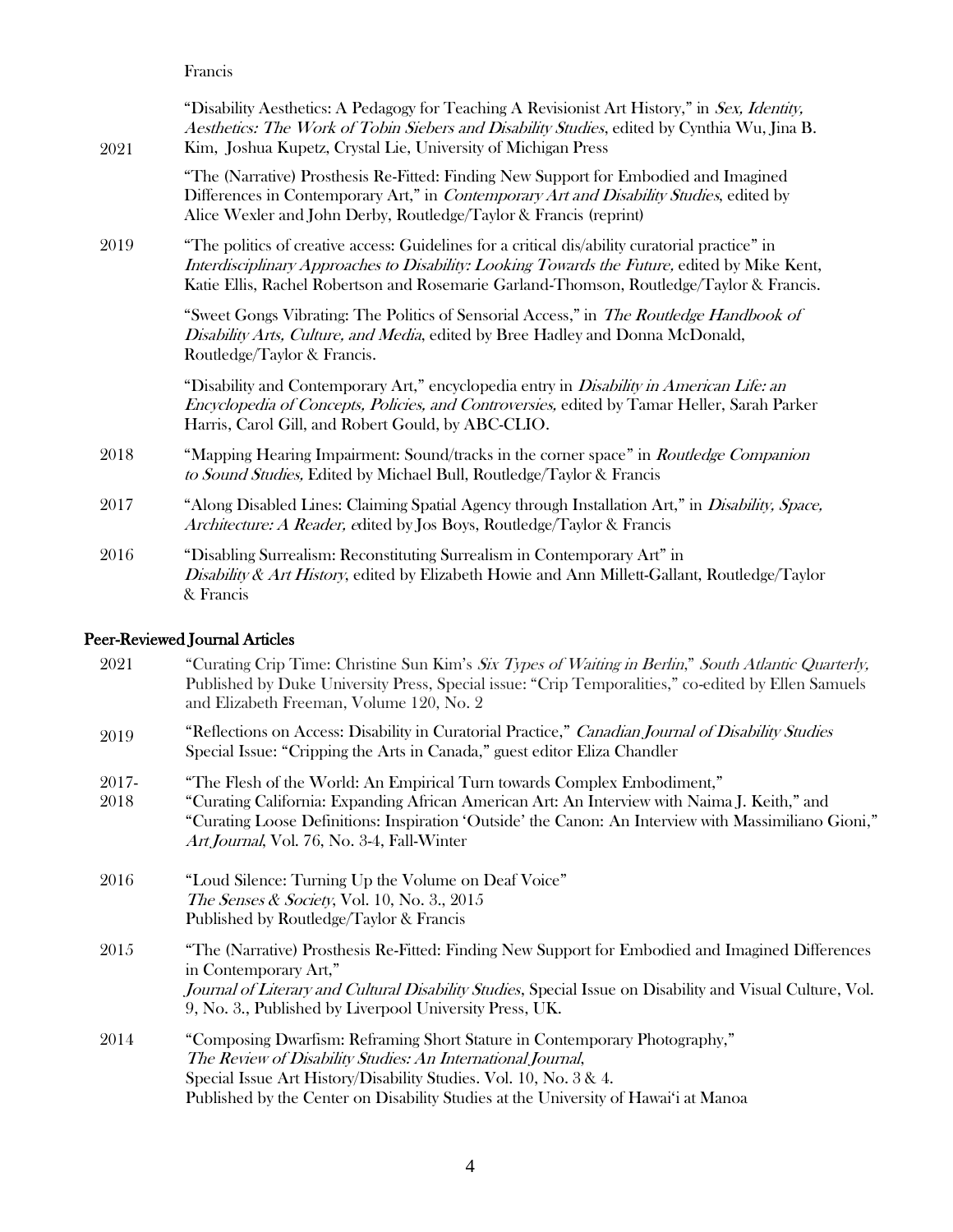"From Outsider to Participant: Developmentally Disabled Dialogue in Socially Engaged Art," Museums and Social Issues: A Journal of Reflective Discourse, Vol. 9, No. 2., Published by Routledge/Taylor & Francis Online

- 2014 "Growing Rhizomatically: Disability Studies, the Art Gallery and the Consortium." Co-written with Kelly George and Kristin Lindgren. Disability Studies Quarterly, Special Issue on Growing Disability Studies. Vol. 34, No. 2. Published by the Society for Disability Studies and Ohio State University
- 2013 "'Disabling' the Museum: Curator as Infrastructural Activist." Journal of Visual Art Practice, Vol. 12, No.3. Published by Routledge/Taylor & Francis Online

"'Disabling' the Museum: Curator as Infrastructural Activist." Canadian Journal of Disability Studies. Vol. 2, No. 4. Special Issue "Cripping Cyberspace: A Contemporary Virtual Art Exhibition." Published by the University of Waterloo, Ontario, Canada <http://cjds.uwaterloo.ca/index.php/cjds/article/view/110/224>

2013 "Talking Blind: Museums, Access and the Discursive Turn." Disability Studies Quarterly, Double Issue: Museum experience and blindness & General Issue. Vol. 33, No. 3. Published by the Society for Disability Studies and Ohio State University Libraries

#### Critical Texts & Catalog Essays

- 2021 "Automatisme Ambulatoire," for exhibition catalogue, Automatisme Ambulatoire: Hysteria, Imitation, Performance, curated by Amanda Cachia, Owens Art Gallery, Mount Allison University, Sackville, New Brunswick, Canada
- 2019 "The politics of creative access: Guidelines for a critical dis/ability curatorial practice," reprint in Representing Disability in Museums, Imaginary and Identities, edited by Patrícia Roque Martins, and published by the Transdisciplinary Investigation Centre, Culture, Space and Memory (CITCEM) – Faculty of Arts/ University of Porto, Portugal in English and Portuguese.

"The politics of creative access: Guidelines for a critical dis/ability curatorial practice," reprint in Wechselwirkungen – Kunst im Kontext der Inklusionsdebatte (Interdependencies – The Role of Art in the Debate on Inclusion), edited by Peter Daners, Frederik Poppe, Annika Schank, Melanie Schmitt, Heidelberg University Publishing, Germany, in German and English

- 2018 "The Phenomenology of Vision" for exhibition catalogue, *Second Sight: the Paradox of Vision in* Contemporary Art, curated by Ellen Y. Tani, Andrew W. Mellon Postdoctoral Curatorial Fellow, Bowdoin College Museum of Art, Maine
- 2016 "Unlimited: From Limited to Limitless," commissioned essay for Unlimited funded by British Council and organized by Shape Arts, London

"Beautiful Progress to Somewhere?" commissioned essay for *The Incorrigibles: Perspectives on* Disability Visual Arts in the  $20^{\circ}$  and  $21^{\circ}$  centuries, published by DASH Disability Arts UK and mac Birmingham, funded by Arts Council England

"Sweet Gongs Vibrating: Curator's Essay," San Diego Art Institute, CA

2015 "Acoustic Algorithms: Dislocating Sound in the Eardrum and Space," essay for *Echo-Location*, solo exhibition by Darrin Martin, University Art Gallery, California State University, Stanislaus

> "Bodies in Deliberate Motion: The Phenomenology of Complex Embodiment," Justina M. Barnicke Gallery at Hart House and University of Toronto Art Centre in partnership with Doris McCarthy Gallery at Scarborough, University of Toronto, Canada <http://fleshoftheworld.ca/essay/>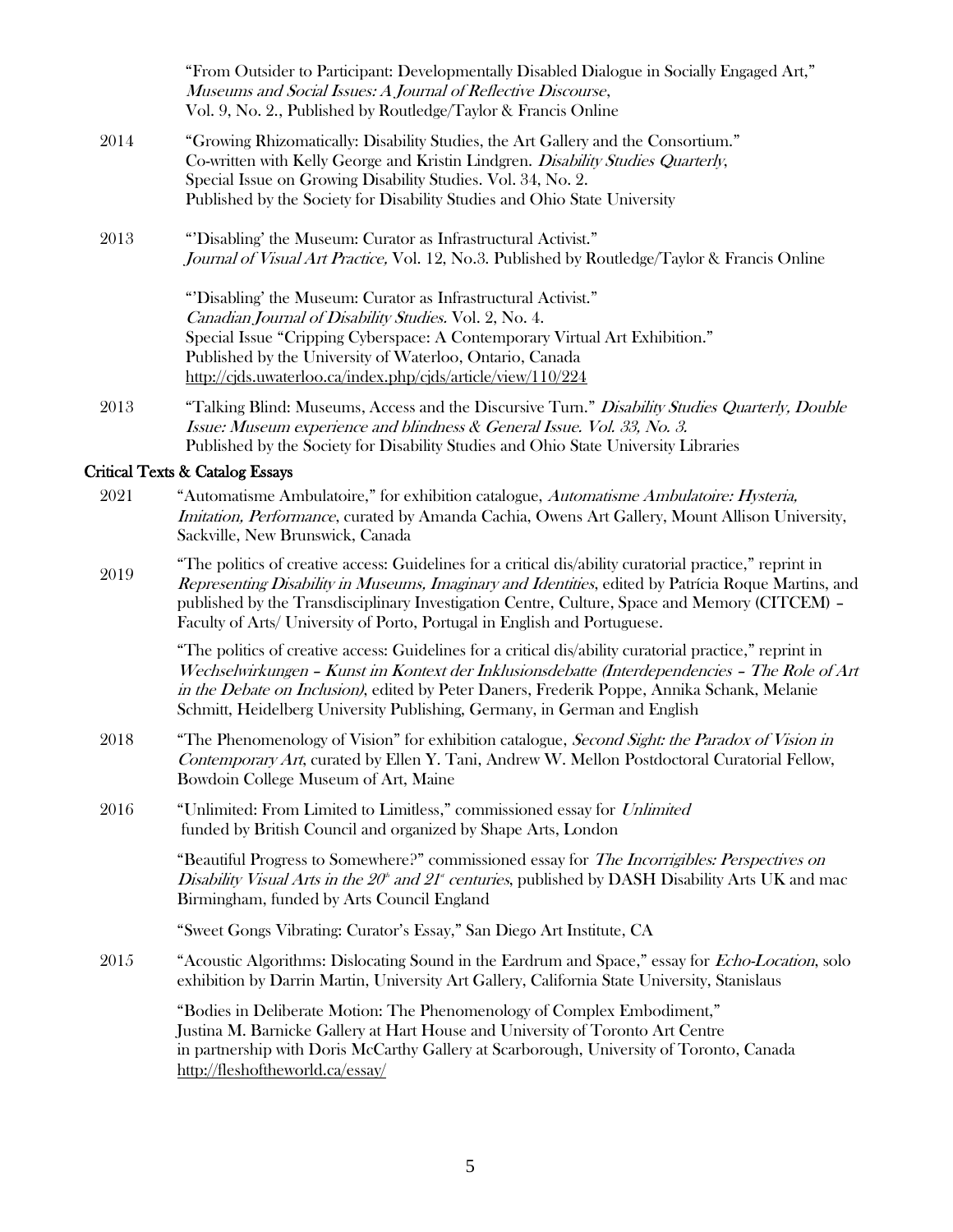|      | "The Grand Disability Arts Experiment," Art of the Lived Experiment, DisArt Festival,<br>originally commissioned by DaDaFest International 2014, Liverpool and curated by Aaron<br>Williamson                                                                                     |
|------|-----------------------------------------------------------------------------------------------------------------------------------------------------------------------------------------------------------------------------------------------------------------------------------|
|      | "Disabling' the Museum: Curator as Infrastructural Activist," reproduced in <i>Group Therapy: Mental</i><br>Distress in a Digital Age, edited and curated by Vanessa Bartlett for FACT: Foundation for Art and<br>Creative Technology and published by Liverpool University Press |
|      | "Marking Blind," Curated Space, Arts & Disability Ireland, Dublin<br>http://www.adiarts.ie/curated-space                                                                                                                                                                          |
|      | "LOUD silence" Grand Central Art Center, CSUF & gallery@calit2, UCSD                                                                                                                                                                                                              |
| 2014 | "Disability, Curating and the Educational Turn: The Contemporary Condition of Access in the<br>Museum," On-Curating, Issue 24,                                                                                                                                                    |
| 2013 | "Fragmented Productivity: Here&Now 13," Art Monthly Australia                                                                                                                                                                                                                     |
|      | "Cripping Cyberspace: A Contemporary Virtual Art Exhibition," Canadian Journal of Disability<br>Studies                                                                                                                                                                           |
|      | http://cjds.uwaterloo.ca/index.php/cjds/article/view/110                                                                                                                                                                                                                          |
|      | "Blind Orientations: Walking, Stumbling and Turning Towards New Points of View" in catalogue to<br>accompany solo exhibition by Carmen Papalia, CUE Art Foundation, New York, NY,<br>http://cueartfoundation.org/catalogue-essays?tag=Amanda%20Cachia                             |
|      | "Fragmented Productivity" HERE&NOW13, organized by DADAA<br>and hosted by Lawrence Wilson Art Gallery, University of Western Australia                                                                                                                                            |
| 2012 | "Second Nature," Ecotopia, Kitchener-Waterloo Art Gallery, ON Canada, 2013<br>"What Can a Body Do?" <i>Wordgathering</i> , Issue 23,<br>http://www.wordgathering.com/issue23/arts/cachia.html                                                                                     |
|      | "What Can a Body Do?" What Can a Body Do? Haverford College, PA, USA                                                                                                                                                                                                              |
| 2010 | "Pride Lives Here," Green is the Colour: The Art of Rider Pride with SK Sports Hall of Fame &<br>Museum & Dunlop Art Gallery, SK, Canada                                                                                                                                          |
|      | "The Black Glove and the Peacock: The Struggle Between Hierarchy and Beauty,"<br>Cynthia Girard: The Black Glove and the Peacock, Dunlop Art Gallery, SK, Canada                                                                                                                  |
|      | "Foreword" Linda Duvall: Where were the Mothers?, Dunlop Art Gallery, SK,<br>with Art Gallery of Mississauga, ON, Canada                                                                                                                                                          |
| 2009 | "Welcome to Saskatchewan," Mind the Gap!, Dunlop Art Gallery, SK, Canada                                                                                                                                                                                                          |
|      | "Map of Blood," Diabolique, Dunlop Art Gallery, SK, with Galerie de l'UQAM, Montreal, QC &<br>Military Museums, Calgary, AB, Canada                                                                                                                                               |
|      | "Foreword," Aidan Urquhart: Heaven and Hell, Dunlop Art Gallery, SK with Museum London, ON,<br>Canada                                                                                                                                                                             |
| 2008 | "Foreword," Transnational Convergences in African Digital Art, Dunlop Art Gallery, SK, Canada                                                                                                                                                                                     |
|      | "Garden Folk." Garden Folk, Dunlop Art Gallery, SK, Canada                                                                                                                                                                                                                        |
|      | "Bearing Gifts: The Myth of Pandora," Pandora's Box, Dunlop Art Gallery, SK, Canada                                                                                                                                                                                               |
| 2006 | "Interview with Frank Brunner" Frank Brunner, Cynthia Broan Gallery, New York                                                                                                                                                                                                     |
| 2005 | "Introduction" YOUR SKY, Gigantic Art Space with the Australian Consulate-General and Advance:<br>Australian Global Professionals, New York                                                                                                                                       |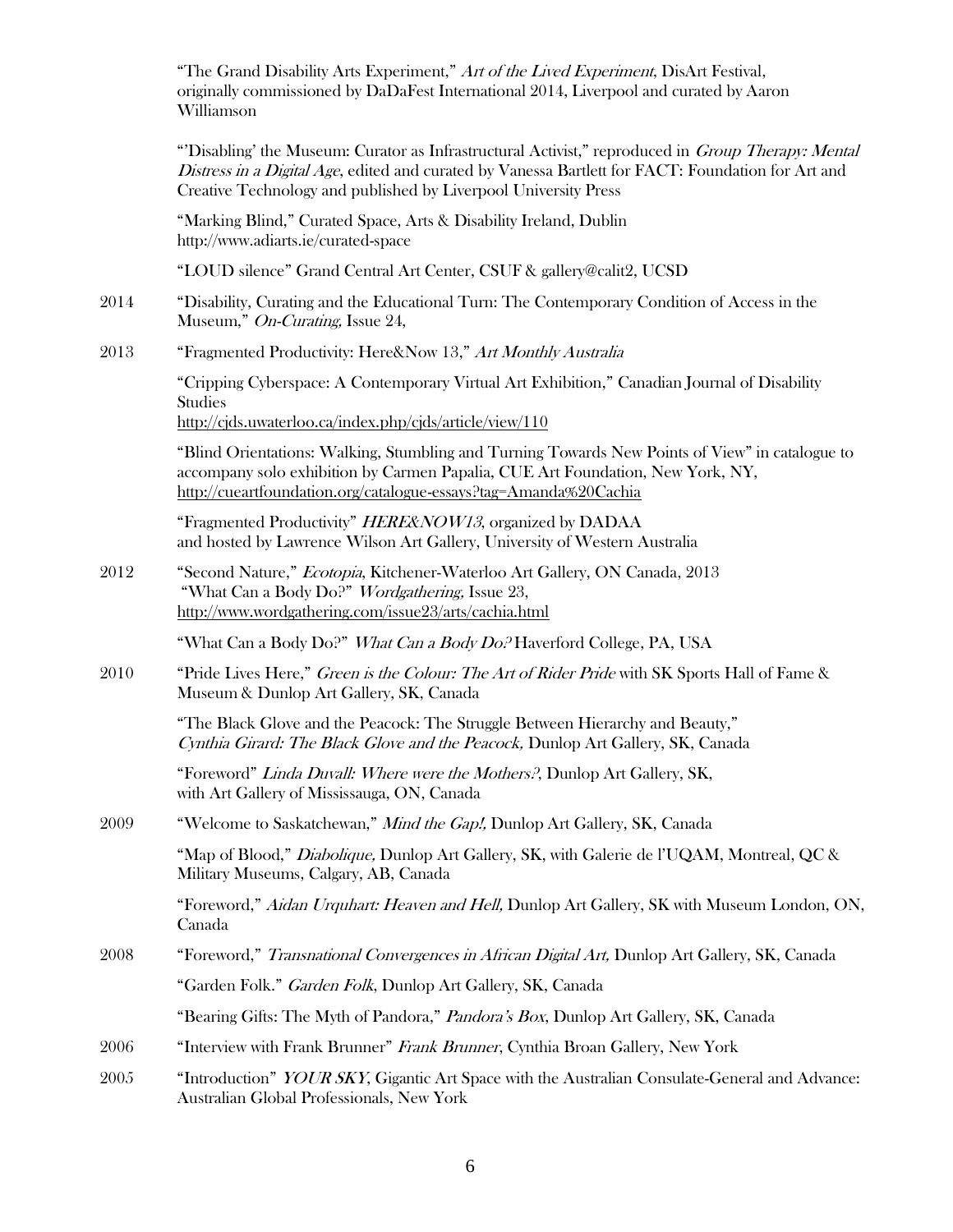| 2004                      | "In what they paint I see," <i>New England Picture</i> , New England Regional Art Museum, Australia                                                                                               |
|---------------------------|---------------------------------------------------------------------------------------------------------------------------------------------------------------------------------------------------|
|                           | "Introduction" Masterpieces from the Hinton Collection, New England Regional Art Museum,<br>Australia                                                                                             |
|                           | "Introduction" The Painted Woman: Works from the Howard Hinton Collection,<br>New England Regional Art Museum, Australia                                                                          |
| 2003                      | "Introduction" <i>Graffiti starts @NERAM</i> , New England Regional Art Museum, Australia                                                                                                         |
| 2001                      | "Introduction" Youth Arts Expo, Regional Arts NSW, Australia                                                                                                                                      |
| <b>Exhibition Reviews</b> |                                                                                                                                                                                                   |
| 2017                      | College Art Association Reviews http://www.caareviews.org/reviews/2936#.WIU2gFdmi0h<br>"Electronic Superhighway (2016-1966)," Whitechapel Art Gallery, London                                     |
| 2016                      | Artforum.com: Critics' Picks https://www.artforum.com/picks/section=la#picks65190<br>"S/Election: Democracy, Citizenship, Freedom," Los Angeles Municipal Art Gallery (December)                  |
|                           | Artforum.com: Critics' Picks artforum.com/?pn=archive&id=64615<br>"Charles Gaines: Numbers and Trees: Central Park Series II," Susanne Vielmetter Los Angeles<br>Projects, Los Angeles (November) |
|                           | Artforum.com: Critics' Picks artforum.com/?pn=archive&id=63916<br>"Karon Davis: Pain Management," Wilding Cran Gallery, Los Angeles (October)                                                     |
|                           | Artforum.com: Critics' Picks artforum.com/?pn=archive&id=62570<br>"Kenneth Tam: The Loving Cup," Commonwealth & Council, Los Angeles (August)                                                     |
|                           | <b>College Art Association Reviews</b><br>http://www.caareviews.org/reviews/2977#.WFpdUFdmi0g<br>"Revolution in the Making," Hauser, Wirth & Schimmel, Los Angeles                                |
|                           | College Art Association Reviews http://www.caareviews.org/reviews/2997#.V2N_6GZrU8x<br>"Francis Alys: A Story of Negotiation," Museo Tamayo, Mexico City                                          |
|                           | the contract of the contract of the contract of the contract of the contract of the contract of the contract of<br>$\sim$ $\sim$ $\sim$ $\sim$ $\sim$ $\sim$                                      |

College Art Association Review[s http://www.caareviews.org/reviews/2646#.VwmVnBalzUl](http://www.caareviews.org/reviews/2646#.VwmVnBalzUl) "Sharjah Biennial 12: The Past, The Present, The Possible," Sharjah, UAE

- 2015 College Art Association Review[s http://www.caareviews.org/reviews/2453,](http://www.caareviews.org/reviews/2453) "Tim Youd: The Long Goodbye," Museum of Contemporary Art San Diego, CA
- 2010 Canadian Art International Reviews Online: "Audience as Subject, Part 1: Medium," Yerba Buena Center for Contemporary Art, San Francisco

Canadian Art Close Up: "Tracey Moffatt," Queensland Gallery of Modern Art, Australia

#### Other Publications

| 2021 | "Provisional Structures: The Issue, Interview with Amanda Cachia and Carmen Papalia" Blackflash |
|------|-------------------------------------------------------------------------------------------------|
|      | <i>Magazine</i> Summer Issue, August 2021                                                       |
| 2020 | "My Dearest Friends: Interview with Oaklee Thiele," Akimbo Cripsters, July                      |
| 2019 | "Curating Disability Art: Notes About Forging Allegiances," Akimbo Cripsters, July              |
| 2013 | "Disabling' the Museum: Curator as Infrastructural Activist," Ramp Up: Disability, Discussion,  |
|      | <i>Debate, Australian Broadcasting Commission (ABC) website,</i>                                |
|      | http://www.abc.net.au/rampup/articles/2013/09/06/3842744.htm                                    |
|      |                                                                                                 |

2012 "What Can a Body Do?" Sightlines, California College of the Arts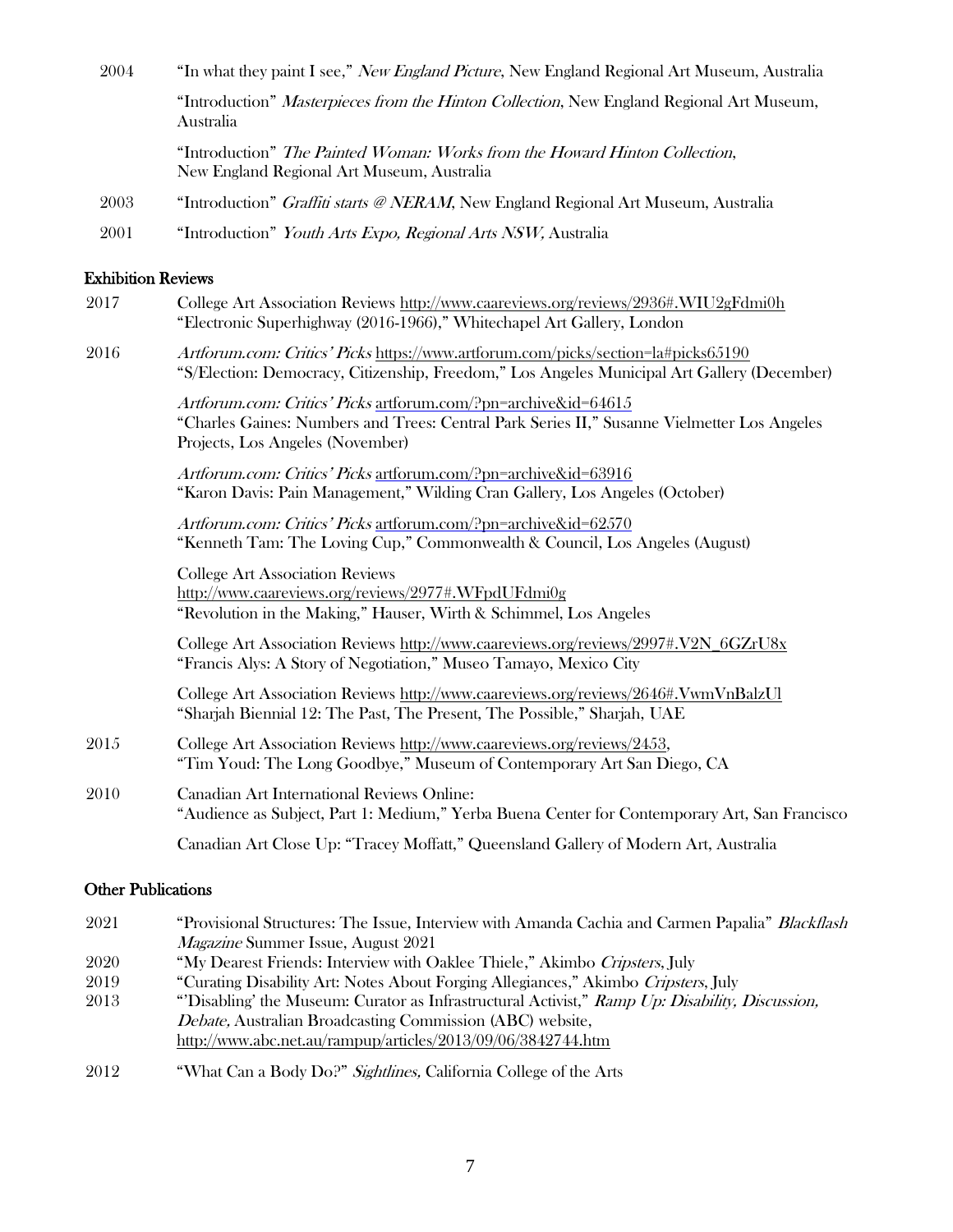## PEER REVIEWER FOR PUBLICATIONS

| 2021 | <i><b>ARTMargins</b></i>                                    |
|------|-------------------------------------------------------------|
| 2020 | The Senses and Society                                      |
|      | Museum Management and Curatorship                           |
| 2016 | Design and Culture: The Journal of the Design Studies Forum |

## GRANTS & AWARDS

| 2022      | Ford Foundation, New York, \$50,000 towards The Feminist Art Project Day of Panels in<br>association with Rutgers University Center for Women in the Arts and Humanities, College Art<br>Association, New York conference 2023                                                                                  |
|-----------|-----------------------------------------------------------------------------------------------------------------------------------------------------------------------------------------------------------------------------------------------------------------------------------------------------------------|
| 2018      | California College of the Arts 2018 VisCrit Alumni Award, San Francisco, CA, \$1000                                                                                                                                                                                                                             |
| 2017      | Canada Council for the Arts, \$178,000 "New Chapter" grant to support Automatisme<br>Ambulatoire: Hysteria, Imitation, Performance exhibition, to be held at Owens Art Gallery,<br>Mount Allison University, New Brunswick, Fall 2019 and Fall 2021                                                             |
| 2016      | Ontario Association of Art Galleries, <i>Flesh of the World</i> Best Exhibition over \$50,000                                                                                                                                                                                                                   |
|           | Dean's Travel Award, UCSD Division of Arts and Humanities \$300                                                                                                                                                                                                                                                 |
|           | Yale University Sarah Pettit Doctoral Fellowship in Lesbian Studies:<br>Doctoral Dissertation Two-Day Workshop - "Freaks"                                                                                                                                                                                       |
|           | Department of Visual Arts, University of California San Diego, Russell Grant \$1000                                                                                                                                                                                                                             |
| 2015-2016 | UCSD Center for the Humanities Dissertation Writing Workshop Fellow                                                                                                                                                                                                                                             |
| 2014-2015 | Art Works Grant, National Endowment for the Arts, \$50,000 towards touring exhibition, Art of<br>the Lived Experiment, co-curated by myself and Aaron Williamson for DisArt Festival, Grand<br>Rapids, Michigan, originally conceived for DaDaFest International 2014, hosted by the Bluecoat,<br>Liverpool, UK |
| 2014      | Graduate Scholar Award issued by Seventh International Conference on the Inclusive Museum,<br>Autry National Center of the American West, Los Angeles                                                                                                                                                           |
|           | Irving K. Zola Award for Emerging Scholars in Disability Studies,<br>issued by Society for Disability Studies                                                                                                                                                                                                   |
|           | California Arts Council Arts and Accessibility Technical Assistance Grant, \$1000, supported by<br>the National Arts & Disability Center at UCLA                                                                                                                                                                |
| 2013      | Department of Visual Arts, University of California San Diego, Russell Grant \$1400                                                                                                                                                                                                                             |
| 2012-2016 | University of California San Diego Diversity Fellowship: 4 year award including payment of PhD<br>tuition and fees, annual stipends and employment as a TA                                                                                                                                                      |
| 2012      | California College of the Arts Student Leadership Award for Diversity & Equality                                                                                                                                                                                                                                |
|           | Southern Exposure Alternative Exposure \$3000 grant for Disability + Art Roundtable, CCA                                                                                                                                                                                                                        |
| 2011      | California College of the Arts Visual & Critical Studies Thesis Research Grant \$1000                                                                                                                                                                                                                           |
| 2000      | The Queens Trust for Young Australians: \$15,000AUD scholarship for MA in London                                                                                                                                                                                                                                |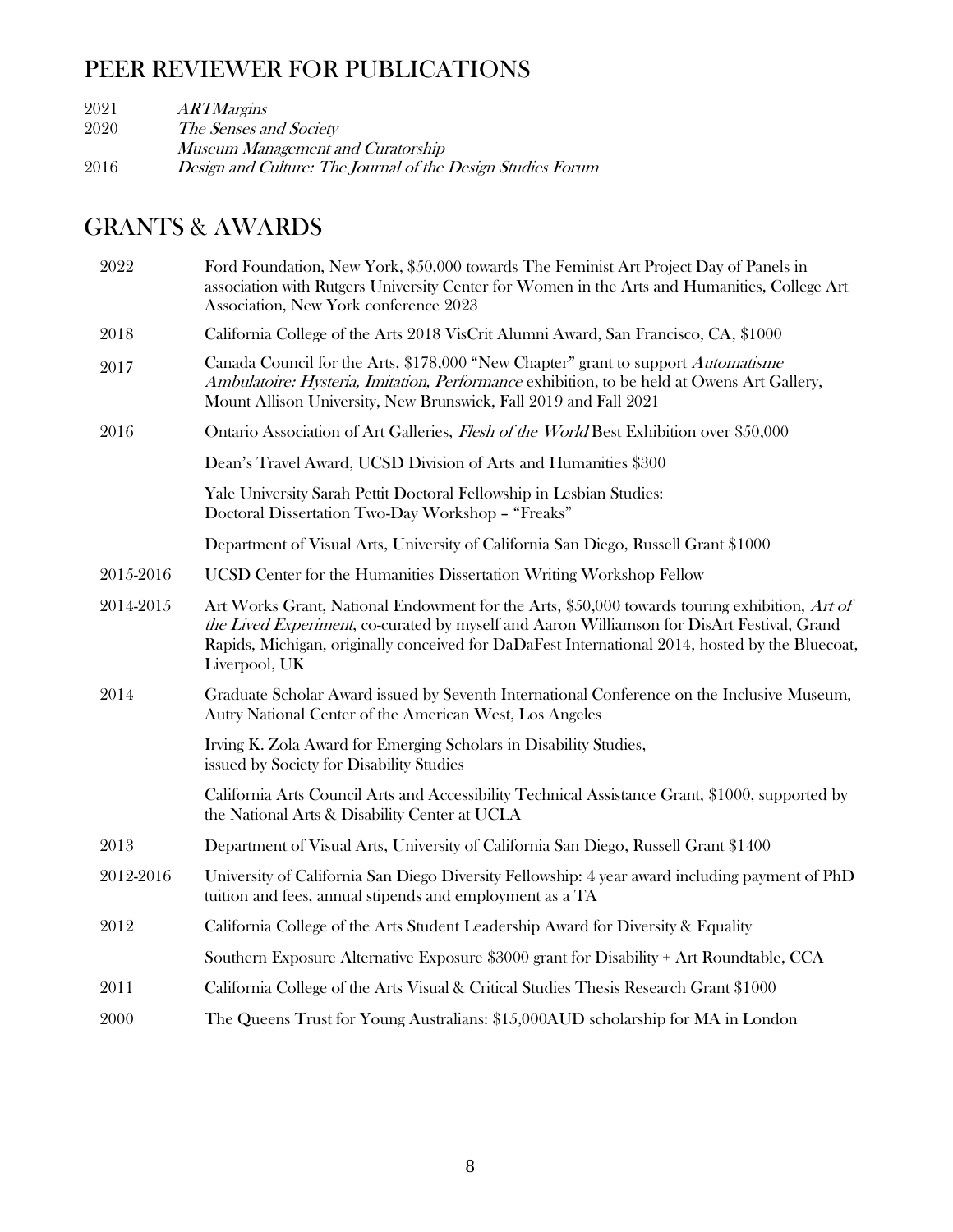## CURATORIAL & ARTS ADMINISTRATION EMPLOYMENT

| 2008-2010 | Dunlop Art Gallery, Regina Public Library, Regina, SK, Canada<br>Director/Curator         |
|-----------|-------------------------------------------------------------------------------------------|
| 2007-2008 | Dunlop Art Gallery, Regina Public Library, Regina, SK, Canada<br><b>Assistant Curator</b> |
| 2006      | Aljira, A Center for Contemporary Art, Newark, NJ, USA<br>Program Coordinator             |
| 2005-2006 | Cynthia Broan Gallery, New York, NY, USA<br><b>Assistant Director</b>                     |
| 2004-2005 | Aljira, A Center for Contemporary Art, Newark, NJ, USA<br>Program Assistant               |
| 2003-2004 | New England Regional Art Museum, Armidale, NSW, Australia<br>Curator                      |

## CURATED EXHIBITIONS

| 2022 | Script/Re-script, San Diego State University Art Gallery, San Diego, CA, funded by Arts Alive                                                                                                                                                                                                                                                                                                                                                                                         |
|------|---------------------------------------------------------------------------------------------------------------------------------------------------------------------------------------------------------------------------------------------------------------------------------------------------------------------------------------------------------------------------------------------------------------------------------------------------------------------------------------|
|      | Crip Ecologies: Vulnerable Bodies in a Toxic Landscape, Art Gallery of Windsor, Ontario, Canada                                                                                                                                                                                                                                                                                                                                                                                       |
| 2019 | Automatisme Ambulatoire: Hysteria, Imitation, Performance,<br>Owens Art Gallery, Mount Allison University, Sackville, New Brunswick, Canada<br>Supported by \$178,000 Canada Council for the Arts New Chapter grant                                                                                                                                                                                                                                                                   |
| 2016 | Sweet Gongs Vibrating, San Diego Art Institute at Balboa Park, San Diego, CA                                                                                                                                                                                                                                                                                                                                                                                                          |
|      | Resistance: A Solo Exhibition of Work by Laura Swanson, Laurie M. Tisch Gallery, Jewish<br>Community Center (JCC) Manhattan, New York, NY                                                                                                                                                                                                                                                                                                                                             |
| 2015 | The Flesh of the World, Justina M. Barnicke Gallery at Hart House and University of Toronto Art<br>Centre in partnership with Doris McCarthy Gallery at Scarborough, University of Toronto, Canada;<br>Funded by Ignite, community partnership program for Pan Am & ParapanAm Games.<br>http://fleshoftheworld.ca                                                                                                                                                                     |
|      | Art of the Lived Experiment, co-curated in the USA with Aaron Williamson, hosted by Urban<br>Institute for Contemporary Arts, Kendall College of Art & Design at Ferris State University and Grand<br>Rapids Art Museum, Grand Rapids, Michigan.<br>Organized by DisArt Festival. Funded by National Endowment for the Arts & Wege Foundation.<br>(originally curated by Aaron Williamson and commissioned by DaDaFest International, 2014, hosted<br>by the Bluecoat, Liverpool, UK) |
|      | Marking Blind, (virtual exhibition), Arts & Disability Ireland, Dublin<br>http://www.adiarts.ie/curated-space                                                                                                                                                                                                                                                                                                                                                                         |
|      | <i>LOUD silence</i> , gallery@Calit2, University of California, San Diego, CA                                                                                                                                                                                                                                                                                                                                                                                                         |
| 2014 | LOUD silence, Grand Central Art Center, California State University Fullerton (CSUF), Santa Ana,<br>CA                                                                                                                                                                                                                                                                                                                                                                                |
|      | Composing Dwarfism: Re-framing Short Stature in Contemporary Photography, Space Ant, San<br>Diego, CA                                                                                                                                                                                                                                                                                                                                                                                 |
|      | Performing Crip Time: Bodies in Deliberate Motion, Space 4Art, San Diego, CA                                                                                                                                                                                                                                                                                                                                                                                                          |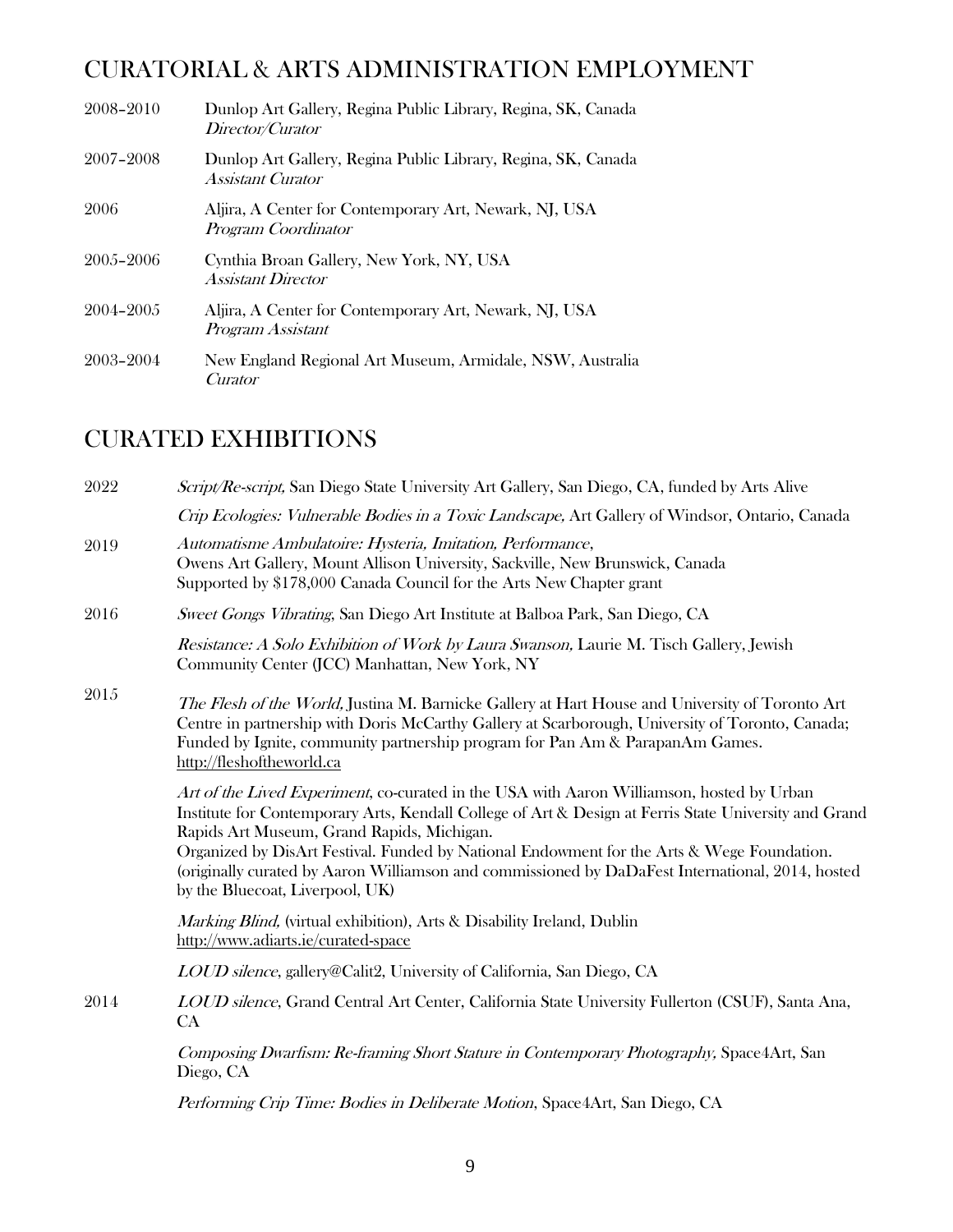|      | Senses of Care (in collaboration with Brian Goldfarb and UCSD Disability Studies Reading Group),<br>gallery@Calit2, University of California, San Diego, CA                                                                                                                                                       |
|------|-------------------------------------------------------------------------------------------------------------------------------------------------------------------------------------------------------------------------------------------------------------------------------------------------------------------|
|      | Ecotopia, Kenderdine Art Gallery, University of Saskatchewan, Saskatoon, SK, Canada                                                                                                                                                                                                                               |
| 2013 | Cripping Cyberspace: A Contemporary Virtual Art Exhibition<br>http://cjds.uwaterloo.ca/index.php/cjds/issue/view/7/showToc<br>Canadian Journal of Disability Studies, in conjunction with Common Pulse Intersecting Abilities Art<br>Festival, Durham Art Gallery, Ontario, Canada                                |
|      | Ecotopia, Nickle Galleries, University of Calgary, Calgary, AB, Canada                                                                                                                                                                                                                                            |
|      | Ecotopia, Southern Alberta Art Gallery, Lethbridge, AB, Canada                                                                                                                                                                                                                                                    |
| 2012 | What Can a Body Do. <sup>2</sup> Cantor Fitzgerald Gallery, Haverford College, PA<br>http://exhibits.haverford.edu/whatcanabodydo/                                                                                                                                                                                |
|      | Ecotopia, Kitchener-Waterloo Art Gallery, ON, Canada.                                                                                                                                                                                                                                                             |
| 2011 | Medusa's Mirror: Fears, Spells & Other Transfixed Positions, Pro Arts Gallery, Oakland, CA                                                                                                                                                                                                                        |
|      | Diabolique, Military Museums, Calgary, AB, Canada                                                                                                                                                                                                                                                                 |
|      | Mind the Gap!, Ottawa Art Gallery, ON, Canada, Prairie Scene national arts festival                                                                                                                                                                                                                               |
| 2010 | Diabolique, Galerie de l'UQAM, Montreal, QC, Canada                                                                                                                                                                                                                                                               |
|      | Diabolique, Kenderdine Art Gallery, University of Saskatchewan, Saskatoon, SK, Canada                                                                                                                                                                                                                             |
|      | Diabolique, Oakville Galleries, Oakville, ON, Canada                                                                                                                                                                                                                                                              |
|      | Pandora's Box, Kitchener-Waterloo Art Gallery, ON, Canada                                                                                                                                                                                                                                                         |
|      | Green is the Colour: The Art of Rider Pride, Dunlop Art Gallery, Regina, SK, Canada                                                                                                                                                                                                                               |
|      | Cynthia Girard: The Black Glove and the Peacock, Dunlop Art Gallery, Regina, SK, Canada                                                                                                                                                                                                                           |
|      | Geoffrey Farmer: Ongoing Time Stabbed with a Dagger, Dunlop Art Gallery, SK, Canada                                                                                                                                                                                                                               |
|      | Linda Duvall: Where were the Mothers?, Dunlop Art Gallery, Regina, SK, Canada                                                                                                                                                                                                                                     |
|      | Mind the Gap! co-curated with Jeff Nye, Assistant Curator, Dunlop Art Gallery, Regina, SK, Canada<br>Toured to: Moose Jaw Museum & Art Gallery, Art Gallery of Swift Current, Art Gallery of Prince<br>Albert, The Chapel Gallery, North Battleford, Estevan Art Gallery, all in Saskatchewan, from 2011-<br>2012 |
| 2009 | Pandora's Box, Plug-In ICA, Winnipeg, MB, Canada                                                                                                                                                                                                                                                                  |
|      | Diabolique, Dunlop Art Gallery, Regina, SK, Canada                                                                                                                                                                                                                                                                |
|      | Aidan Urquhart: Heaven and Hell, Dunlop Art Gallery, Regina, SK, Canada                                                                                                                                                                                                                                           |
|      | Joan Scaglione: Excavation: Landscape of the Psyche, Dunlop Art Gallery, SK, Canada                                                                                                                                                                                                                               |
|      | Daniel Barrow: Learning to Love the Normal Amount, Dunlop Art Gallery, SK, Canada                                                                                                                                                                                                                                 |
| 2008 | Garden Folk, Dunlop Art Gallery, Regina, SK, Canada                                                                                                                                                                                                                                                               |
|      | <i>Pandora's Box, Dunlop Art Gallery, Regina, SK, Canada</i>                                                                                                                                                                                                                                                      |
|      | Cindy Baker: Gimmick, Dunlop Art Gallery, Regina, SK, Canada                                                                                                                                                                                                                                                      |
|      | Chris Reid, Pride of the Prairies: Baba Yaga, Bread, Bunnies & Other Subversions<br>Dunlop Art Gallery, Regina, SK, Canada                                                                                                                                                                                        |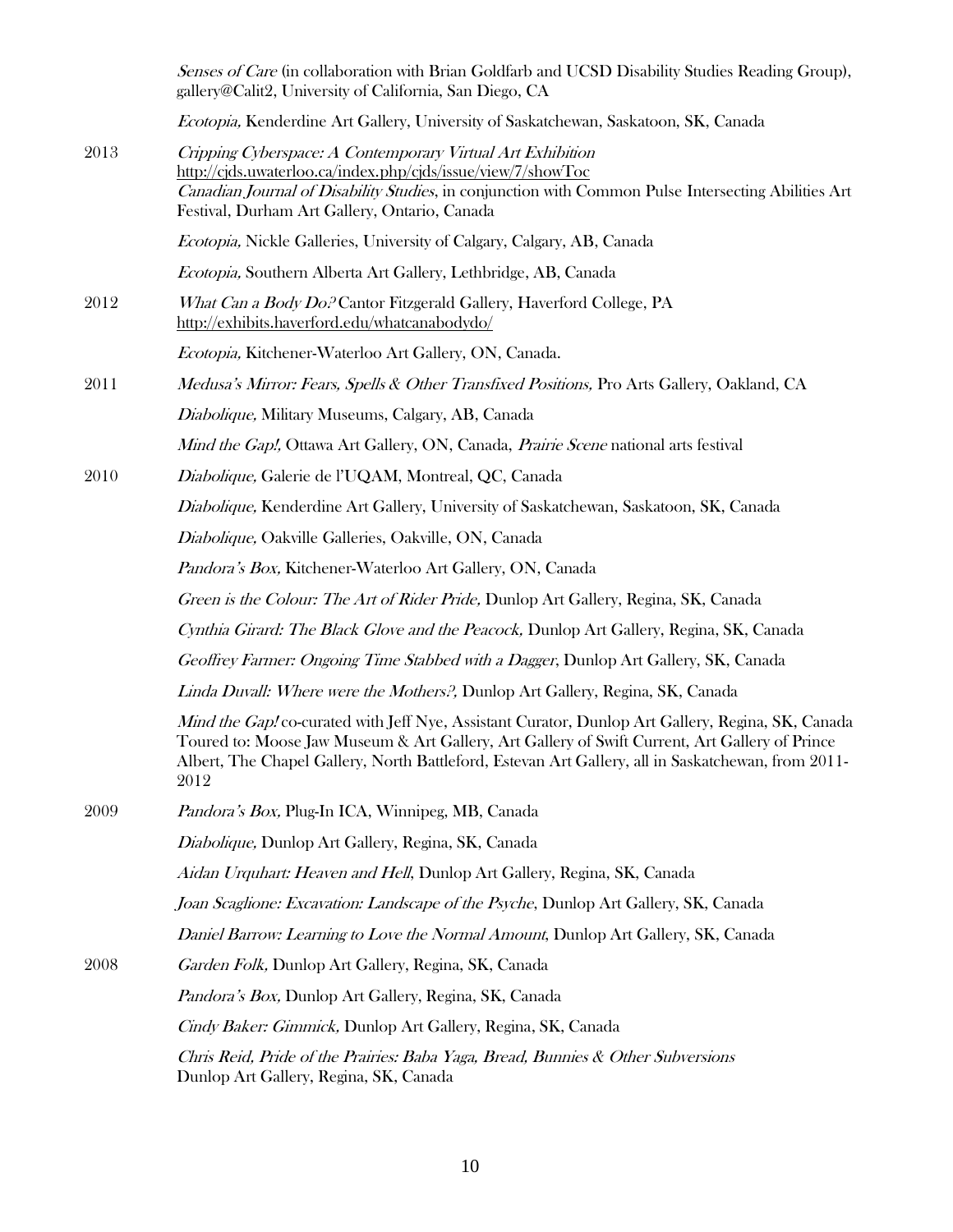| 2007<br>Abnormal Growth, Dunlop Art Gallery, Regina, SK                                                                         |
|---------------------------------------------------------------------------------------------------------------------------------|
| Photo Voice, Dunlop Art Gallery, Regina SK                                                                                      |
| 2005<br>Frank Brunner, 45°, Cynthia Broan Gallery, New York                                                                     |
| YOUR SKY, Gigantic ArtSpace, New York City, NY,<br>presented by Advance: Australian Professionals in America                    |
| 2004<br>New England Picture: In what they paint I see, New England Regional Art Museum,<br>Armidale, Australia                  |
| The Tom Roberts Local Display, NERAM, Armidale, Australia                                                                       |
| Living on the Land: Works from the Howard Hinton Collection, NERAM, Armidale, Australia                                         |
| Masterpieces from the Hinton Collection, NERAM, Armidale, Australia                                                             |
| A Painted Woman: Works from the Howard Hinton Collection, NERAM, Armidale, Australia                                            |
| Over the Seas: Works from the Howard Hinton Collection, NERAM, Armidale, Australia                                              |
| graffiti stARTS @ NERAM, NERAM, Australia<br>2003                                                                               |
| Elvis and the NERAM Collection, NERAM, Australia                                                                                |
| <i>Puncturecapital</i> , $2^{\omega}$ installment of <i>Nightvision</i> series, Gallery 4a, Asia Australia Art Centre, Sydney   |
| 2001<br>Five, Australian Embassy, The Strand, London, UK                                                                        |
| 1999<br>Scissors, Paper, Spark BCA 1999 Graduating Exhibition, Faculty of Creative Arts, University of<br>Wollongong, Australia |
| D GHEST LECTHRES & PRESENTATIONS                                                                                                |

#### INVITED GUEST LECTURES & PRESENTATIONS

2022 Art, Gender & Disability: Aesthetics of Access, National Museum of Women in the Arts, Washington DC

> Curating Access: Disability Art Activism in the Museum, for Amplify: Radical Empathy series hosted by the Institute of Contemporary Art San Diego in partnership with San Diego State University

Curating Access: Disability Art Activism in the Museum, Goethe Institut, Shanghai, China

2021 Curating Access: Disability Art Activism in the Museum, Museum & Cultural Heritage Studies, Florida State University, Florida

> Curating Access: Disability Art Activism in the Museum, Diverse Discourse Lecture, DiverseWorks, Houston, Texas

> Curating Access: Disability Art Activism in the Museum, Re-Thinking Art History through Disability, Institute of Art History, University of Zurich, Switzerland

Curating Access: Disability Art Activism in the Museum, North Carolina Museum of Art

Curating Access: Disability Art Activism in the Museum for Critical Issues in Art class, University of Pennsylvania

Belonging: Accessibility and Advocacy in the Museum, with Alice Wong USC Pacific Asia Museum, Pasadena, CA

2020 Curating Access: Disability Art Activism in the Museum, Munch Museum, Oslo, Norway

Curating Access: Disability Art Activism in the Museum, V-A-C Foundation, Moscow, Russia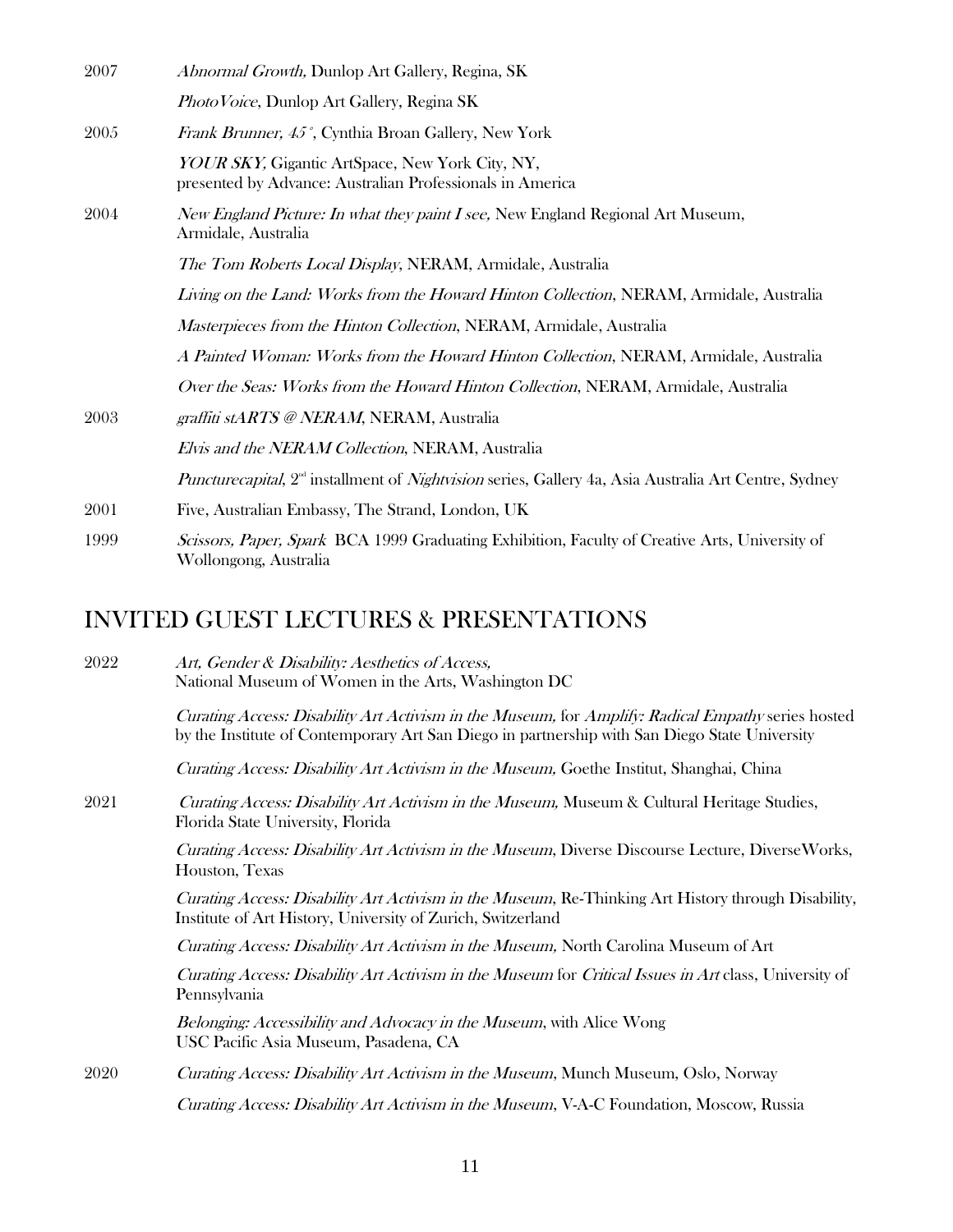|      | Care and Accessibility in the Museum, Art Gallery of Greater Victoria, Victoria, Canada                                                                                                                                                                                                                                                                                                                                                                             |
|------|---------------------------------------------------------------------------------------------------------------------------------------------------------------------------------------------------------------------------------------------------------------------------------------------------------------------------------------------------------------------------------------------------------------------------------------------------------------------|
|      | Care and Accessibility in the Museum, with Alice Wong<br>Philadelphia Contemporary, Pennsylvania, Zoom talk recorded on YouTube Live<br>https://www.youtube.com/watch?v=8_0cMvZf5CY&fbclid=IwAR3lcaMk96sIlWQKbwF03Jdw01BaMt<br>gf6oYd2kZ8gk5YcxzEbhv42B-UJT0                                                                                                                                                                                                        |
| 2019 | (Keynote) Automatisme Ambulatoire: Disability Leadership in Museums, Meeting Place forum,<br>organized by Arts Access Australia and hosted by the National Gallery of Australia, Canberra                                                                                                                                                                                                                                                                           |
| 2018 | Disability and Curatorial Activism, guest lecture as recipient of 2018 VisCrit Alumni Award, California<br>College of the Arts, San Francisco, CA<br>Curating Disability Aesthetics, guest lecture, Museum of Contemporary Art, Arizona<br>Curating Disability, Access, and Advocacy, Wechselwirkungen - Kunst im Kontext der Inklusions<br>debatte (Interdependencies - the role of art in the debate on inclusion) conference, Museum<br>Folkwang, Essen, Germany |
|      | Disability and Curatorial Activism, Owens Art Gallery, Mount Allison University, Sackville, New<br>Brunswick, Canada                                                                                                                                                                                                                                                                                                                                                |
| 2017 | Disability and Curatorial Activism, guest lecture, Department of Art and Art History, University of<br>California Davis, supported by Diversity and Inclusion Innovation Grant                                                                                                                                                                                                                                                                                      |
|      | (Keynote) "Disability Aesthetics: A Pedagogy for Teaching A Revisionist Art History," The 1<br>International Conference on Disability Studies, Arts, and Education,<br>Aalto University School of Arts, Design, and Architecture, Helsinki, Finland                                                                                                                                                                                                                 |
|      | (Keynote) Accessibility & Advocacy, Canadian Art Gallery Educators (CAGE) annual conference, Art<br>Gallery of Nova Scotia, Halifax, Canada                                                                                                                                                                                                                                                                                                                         |
| 2016 | On How to Curate Exhibitions,<br>Art Department, MiraCosta College, San Diego, CA                                                                                                                                                                                                                                                                                                                                                                                   |
|      | Disabling' the Museum: Curator as Infrastructural Activist, seminar & lecture<br>University of Sydney, Australia                                                                                                                                                                                                                                                                                                                                                    |
|      | 'Disabling' the Museum: Curator as Infrastructural Activist, guest lecture<br>Shape Arts, London, UK                                                                                                                                                                                                                                                                                                                                                                |
|      | Technologies of Sound/Deafness in Contemporary Art, guest lecture<br>Hosted by Lisa Cartwright's "History of Art & Technology" class, University of California San Diego                                                                                                                                                                                                                                                                                            |
| 2015 | Curating Disability: Ethics, Pragmatics, Effects<br>Advanced Museum Studies class, Fine Arts Department, San Diego Mesa College, CA                                                                                                                                                                                                                                                                                                                                 |
|      | Curating Disability: Ethics, Pragmatics, Effects<br>Maryland Institute College of Art (MICA), Baltimore, MD                                                                                                                                                                                                                                                                                                                                                         |
|      | Bodies in Deliberate Motion: Complex Embodiment, Access, Activism,<br>"For a New Accessibility" Convergence, Vancouver, BC, Canada                                                                                                                                                                                                                                                                                                                                  |
|      | On How to Curate Exhibitions,<br>Art Department, MiraCosta College, San Diego, CA                                                                                                                                                                                                                                                                                                                                                                                   |
|      | My Career as a Curator,<br>Fine Arts Department, San Diego Mesa College, San Diego, CA                                                                                                                                                                                                                                                                                                                                                                              |
|      | Curating Disability: Ethics, Pragmatics, Effects,<br>MacKenzie Art Gallery, Regina, SK, Canada                                                                                                                                                                                                                                                                                                                                                                      |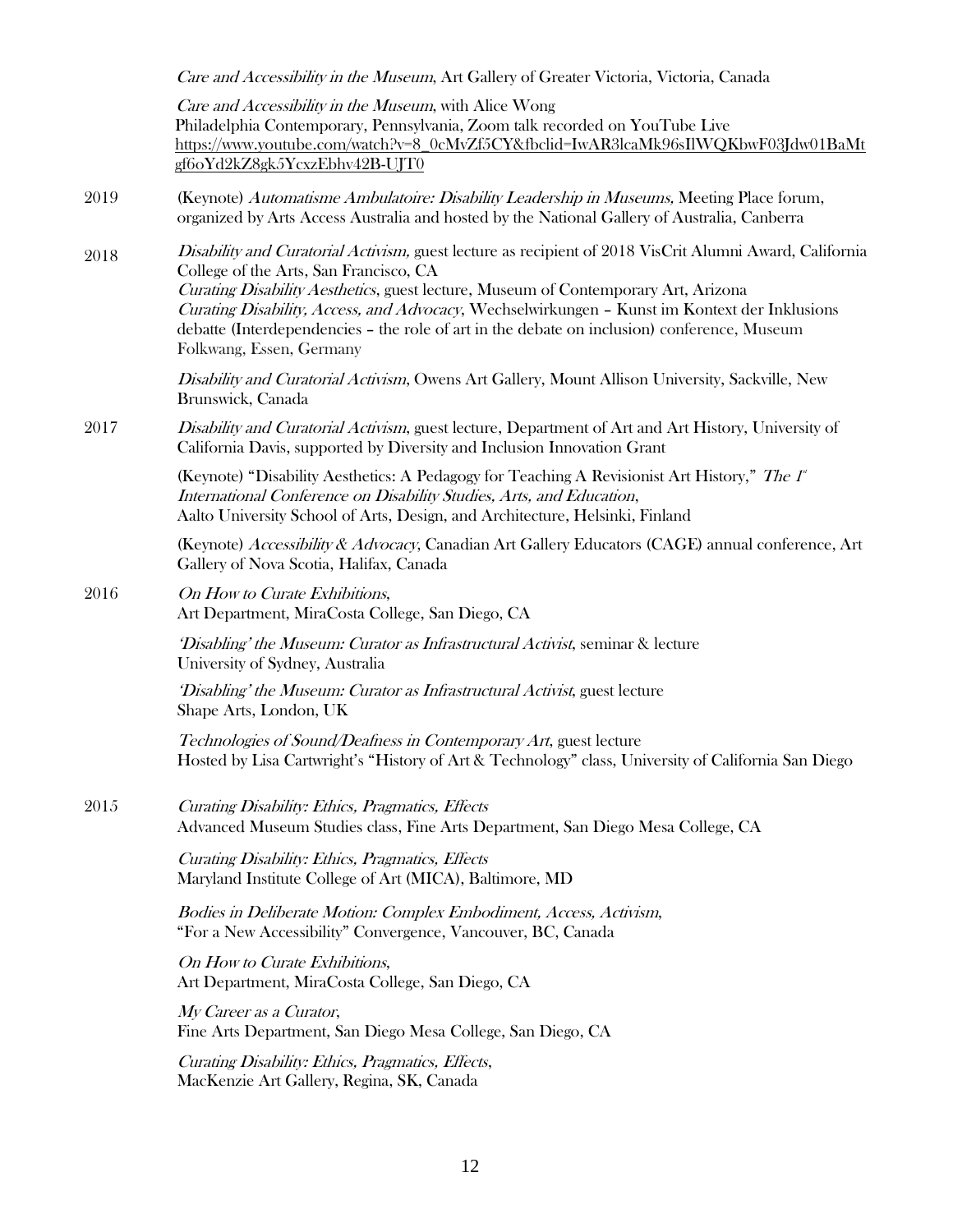Curating Disability: Ethics, Pragmatics, Effects, inaugural talk for Disability Research Centre, Goldsmiths College, University of London, UK

'Disabling' the Museum, "Awkward Bastards" Symposium, organized by DASH Disability Arts, mac arts centre, Birmingham, UK

Marking Blind, Fire Station Artist Studios, Dublin, Ireland in conjunction with Arts & Disability Ireland

'Disabling' the Museum: Curator as Infrastructural Activist, Hosted by "Theories of Embodiment" class with Assistant Professor Jillian Hernandez Department of Ethnic Studies & Critical Gender Studies, University of California San Diego

Alterpodium, Olin College of Engineering, Boston, MA, Hosted by Sara Hendren, Assistant Professor of Design

Curating Disability, University of San Diego, CA Hosted by Suzanne Stolz's education class, "Healthy People in a Global World"

Representing Disability, Chapman University, Orange County, CA, Hosted by Professor Art Blaser's class, "People with Disabilities in Politics and Society," Department of Political Science

2014 Curating Disability & Access: Ethics, Pragmatics, Effects, hosted by Inclusive Design Research Centre, Ontario College of Art & Design, Toronto

> Curating Disability: Ethics, Pragmatics, Effects, Tangled Art + Disability, Toronto, hosted by Ryerson University School of Disability Studies

'Disabling' the Museum: Curator as Infrastructural Activist hosted by CAST (Contemporary Art and Social Transformation) University of Wollongong, NSW, Australia

'Disabling' the Museum: Curator as Infrastructural Activist hosted by Master of Curating and Cultural Leadership program, College of Fine Arts, University of New South Wales, Australia

'Disabling' the Museum: Curator as Infrastructural Activist hosted by the New York Museums Access Consortium (MAC), Guggenheim Museum, New York

Curating Disability: Ethics, Pragmatics, Effects hosted and co-sponsored by New York University, Council for the Study of Disability, Disability Studies and Disabilities Community Club

Performing Crip Time: Bodies in Deliberate Motion, Access All Areas - Live Arts and Disability (NYC Edition), curated by Live Art Development Agency, London, UK, funded by the British Council, and hosted by Henry Street Settlement and Abrons Arts Center, New York

2013 Curating Disability hosted by "Sydney Ideas," Sydney College of the Arts, University of Sydney, NSW

HERE&NOW13, exhibition conference curatorial discussions, organized by Disability in the Arts, Disadvantage in the Arts (DADAA), Perth, WA and hosted by Lawrence Wilson Art Gallery, The University of Western Australia

(invited participant) Tech@LEAD Conference think-tank (Leadership Exchange for Arts and Disabilities), by invitation only, hosted by The John F. Kennedy Center for the Performing Arts, Smithsonian Institution, National Park Service & National Center for Accessible Media at WGBH-Boston, Washington DC

(Guest lecture) What Can a Body  $Do<sup>2</sup>$  to accompany Disabled by Normality exhibition, DOX Centre for Contemporary Art, Prague, Czech Republic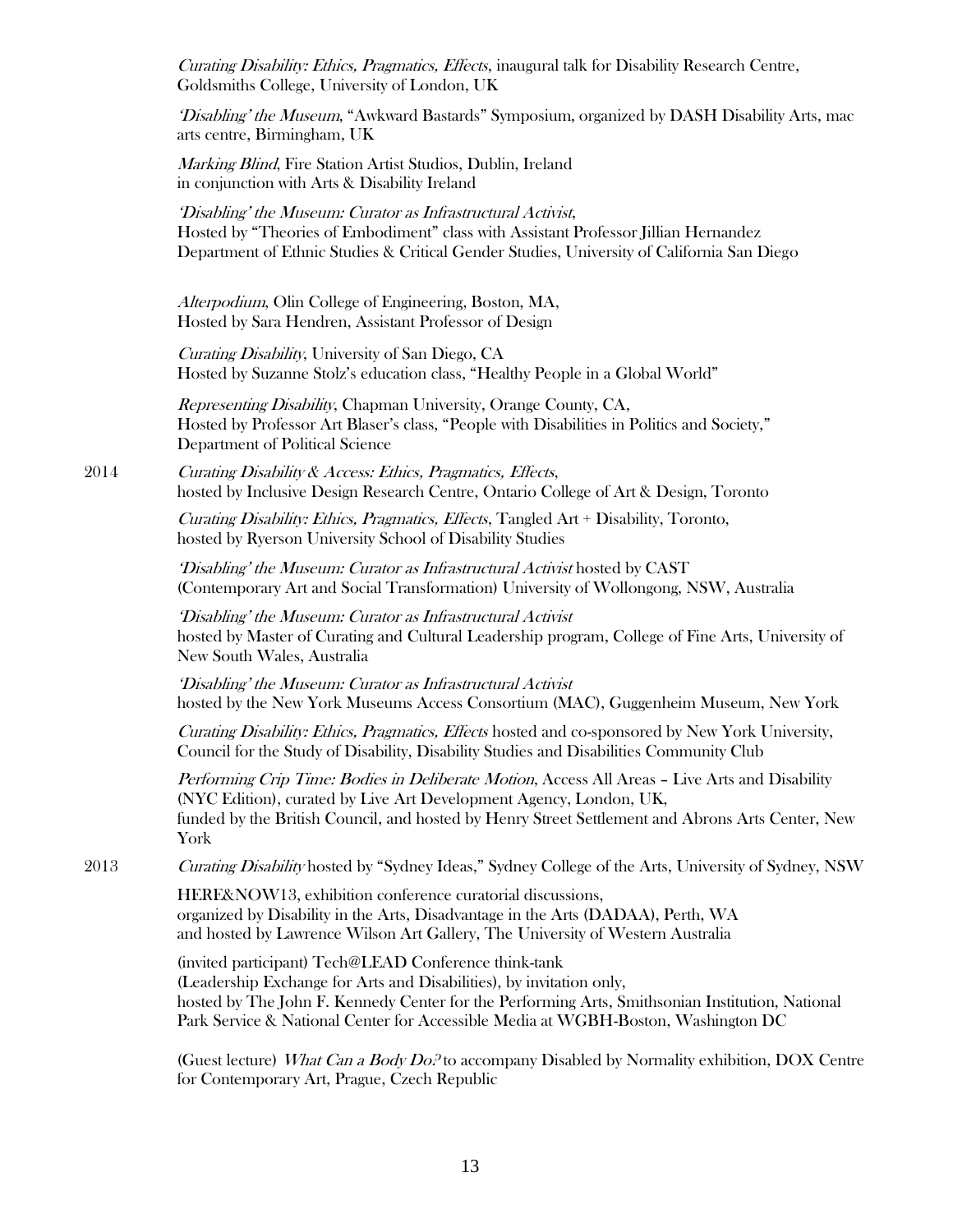(Guest speaker) Intersection/Intervention: Disability in Museums, hosted by Bodies of Work Arts Festival and Jane Addams Hull-House Museum at University of Illinois, Chicago, IL

What Can a Body Do.<sup>2</sup> "Art, Medicine and Disability Class," University of California, Berkeley

What Can a Body Do.<sup>2</sup> Art Now Series, Faculty of Fine Arts, University of Lethbridge, AB, Canada

2012 (Plenary speaker) Arts Activated: Desire & Destination, Accessible Arts, Sydney, NSW, Australia

> (Keynote)  $Art + Body$ : The Possible, Improbable and Everything In Between, inaugural Arts + Disability Network Conference, Winnipeg, MB, Canada

Feature by Feature: Chuck Close, Prosopagnosia and Pixels, keynote lecture at the de Young Museum of San Francisco in conjunction with Chuck Close exhibition

Curating Sound, Curating Voices: Perspectives on Inclusive Design, VoxTAP, University of California, Berkeley

Curating Disability, invitation to present at the launch of the Paul K. Longmore Institute on Disability at San Francisco State University

Ecotopia, Kitchener-Waterloo Art Gallery, Kitchener, ON From the Doctor's Office to the Art Gallery: Sandie Yi's Radical Vision of Beauty, De Young Museum of Art, San Francisco, CA as part of annual Access Advisors Open House and Disability Arts Festival

Disabled Experiences in Contemporary Art, for undergraduate fine arts class, Mills College, Oakland, CA

Body as Embodiment for undergraduate "Embodiment" class, California College of the Arts, San Francisco Disabled Experiences in Contemporary Art, for undergraduate "Introduction to Modern Arts" class, California College of the Arts, San Francisco

Australian Modern Art, for undergraduate "Introduction to Modern Arts" class, California College of the Arts, San Francisco

2011 Medusa's Mirror: Fears, Spells & Other Transfixed Positions, for Creativity Explored, San Francisco

> Medusa's Mirror: Fears, Spells & Other Transfixed Positions, for Professor Julian Carter's Normativities undergraduate class, California College of the Arts, San Francisco (exhibit incorporated into class syllabus/curriculum)

Diabolique, Military Museums, Calgary, Alberta

Mind the Gap! Ottawa Art Gallery, Ottawa, Ontario Sculpting Body Ideals: "Alison Lapper Pregnant", "Art, Medicine and Disability Class," University of California, Berkeley

2010 Diabolique, Oakville Galleries, Oakville, Ontario

Diabolique, Part I, Kenderdine Art Gallery, University of Saskatchewan, Saskatoon

Pandora's Box, Kitchener-Waterloo Art Gallery, Kitchener, ON

2009 Dunlop Art Gallery powerpoint, CAMDO, National Gallery of Canada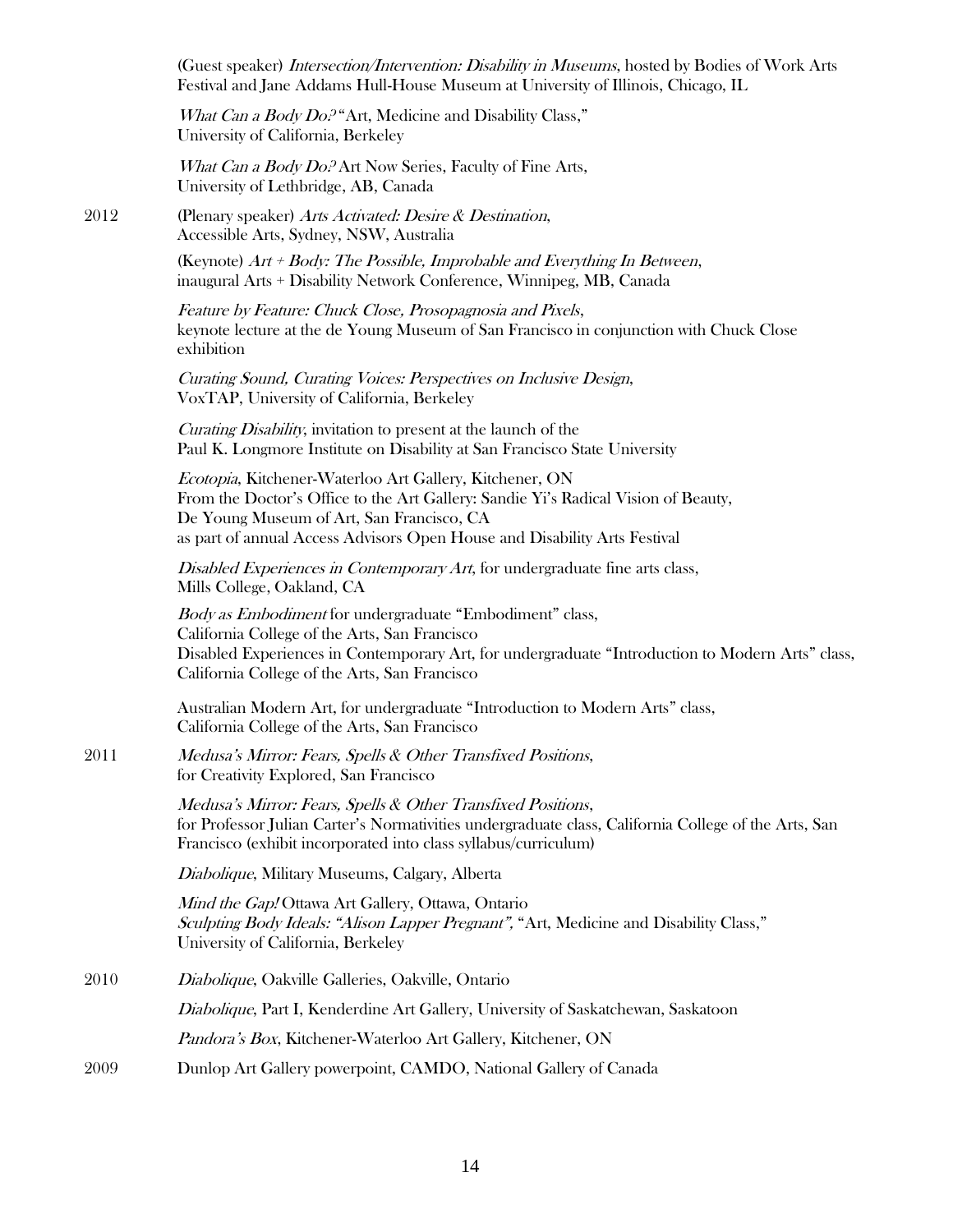Images of Dwarfs in Art – through the Centuries and Around the Globe, Little People of America annual convention, Brooklyn, New York

Pandora's Box, Plug-In ICA, Winnipeg, MB

From the Dia to the Dunlop: the international curatorial practice of Amanda Cachia, University of Saskatchewan, Saskatoon, SK

2008 Moderator for Unscripted: Censorship, with Jeremy Morgan, Patrick Close, Gary Varro Dunlop Art Gallery, Regina, SK

> From the Dia to the Dunlop: the international curatorial practice of Amanda Cachia, Alberta College of Art & Design, Calgary, AB

Bearing Gifts: The Myth of Pandora, "Assimilating Mythologies in Visual Representation", University of Regina conference, SK, Canada

2004 The Painted Woman: Works from the Hinton Collection, Griffith Regional Gallery, NSW Masterpieces from the Howard Hinton Collection, Mornington Peninsula Gallery, VIC

#### CONFERENCES & WORKSHOPS ORGANIZED

- 2023 The Feminist Art Project Day of Panels: Art, Gender, and Disability: Aesthetics of Access in association with Rutgers University Center for Women in the Arts and Humanities, College Art Association, New York conference 2023, Chair of 2 days of panels with disabled artists & scholars
- 2022 Workshop Co-Organizer, Unlearn the Body: New Approaches on Disability and Art History, hosted by the "Rethinking Art History Through Disability" Research Project, Institute of Art History, University of Zurich, Switzerland
- 2015 Conference Co-Organizer, UCSD Department of Visual Arts, 8<sup>th</sup> Annual PhD Symposium, "Hysterical Bodies: Disabling Normative Behavior in Contemporary Art," with Keynote address by Dr Amelia Jones, Professor and Robert A. Day Chair of Fine Art and Professor of Critical Studies at USC Roski School of Art and Design, Los Angeles

#### CONFERENCE PAPERS, PANELS, SYMPOSIA, ROUND TABLES

2022 Critical Perspectives on Disability in Art and Visual Culture panel, Association for Art History, Goldsmiths College, University of London, UK

Toxic Space/s: Illustrating Eco-Crip Theory, Art Gallery of Windsor, Ontario, Canada

2021 Expanding Criticism through Accessibility, Sean Lee & Amanda Cachia, C Magazine and Tangled Art + Disability, Toronto, Canada

> Panelist, "Resilience and Sustainability" Forum, Australian Centre for Contemporary Art, Melbourne, Australia

> Chair, "Access, Hygiene & Quarantine: Chronically Ill Art in the Age of Coronavirus," panel, College Art Association (CAA), New York, NY

Panelist, "Crip Ecologies: Vulnerable Bodies in a Toxic Landscape," for Bodies, Geographies, and Ecologies Under Threat panel, College Art Association (CAA), New York, NY

2018 Disability and Curatorial Activism, colloquium on Art and "Disability:" From Norm to Name, convened by Laboratorio Arte Alameda and the Biblioteca Vasconcelos, 17, Institute of Critical Studies, Mexico City, Mexico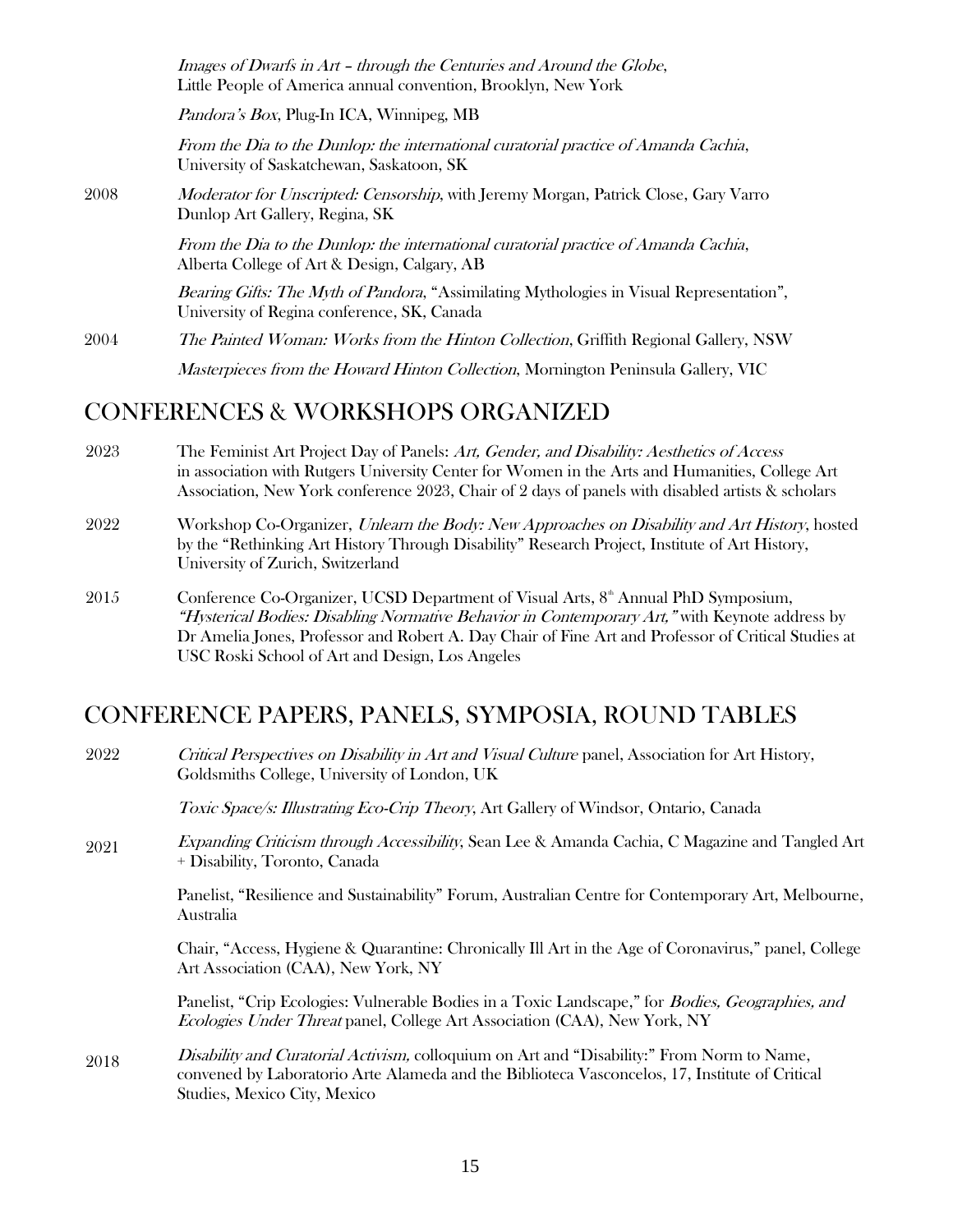|      | Co-Chair with Leon Hilton, Brown University, RI, "Disability Aesthetics and Choreopolitics" panel,<br>College Art Association (CAA), Los Angeles, CA                                                                                                                                                                                                                                                                                                                                                             |
|------|------------------------------------------------------------------------------------------------------------------------------------------------------------------------------------------------------------------------------------------------------------------------------------------------------------------------------------------------------------------------------------------------------------------------------------------------------------------------------------------------------------------|
|      | Discussant for panel "Museums, Access, and the Ethics of Care," chaired by Elizabeth Guffey, State<br>University of New York, Purchase, NY, (CAA), LA, CA                                                                                                                                                                                                                                                                                                                                                        |
|      | Panelist, "The Art of Image Description," chaired by Tirza Latimer, California College of the Arts,<br>College Art Association (CAA), Los Angeles, CA                                                                                                                                                                                                                                                                                                                                                            |
|      | "Art as Activism   Activism as Art," panel with Dolleen Tisawii'ashii Manning and Andrew Hunter<br>for Bodies in Translation and the Arts Everywhere Festival, Guelph, Canada                                                                                                                                                                                                                                                                                                                                    |
| 2017 | Panelist, "Inside from the Outside: choreographic turns in the relationship between performance art<br>and the museum," chaired by Johanna Householder, OCAD, Universities Art Association of Canada<br>(UAAC), Banff, Canada,                                                                                                                                                                                                                                                                                   |
|      | Chair, "Access, Ableism and Dis/ability in Curatorial Practice," Association of Art Museum Curators<br>conference, New York, NY, with panelists Eliza Chandler, Assistant Professor, School of Disability<br>Studies, Ryerson University, Toronto and former Artistic Director, Tangled Art & Disability,<br>Toronto; Danielle Linzer, Curator of Education and Interpretation, Andy Warhol Museum,<br>Pittsburgh; and Francesca Rosenberg, Director of Community & Access Programs, Museum of<br>Modern Art, NY |
|      | Co-Chair with Sara Reisman, "Curating Justice: Institutional & Independent Perspectives on Social<br>Change" for Open Engagement, 2017, hosted by the School of Art and Art History at the University<br>of Illinois, Chicago with panelists Allison Agsten, Director, Main Museum, Los Angeles; and Alex<br>Fialho, Programs Director, Visual AIDS, NY                                                                                                                                                          |
| 2016 | "Disability and/as Artistic Practice," panelist, School of the Art Institute of Chicago, presented in<br>conjunction with the SAIC Diversity Office                                                                                                                                                                                                                                                                                                                                                              |
|      | "Art & Disability," panel with artist Fayen d'Evie and Rosemarie Garland-Thomson,<br>V-A-C Foundation, Moscow, Russia in conjunction with the exhibition, <i>Beyond the Image</i> , curated by<br>Anna Ilchenko                                                                                                                                                                                                                                                                                                  |
|      | Panel moderator, "Curating for Audience: How Does One Curate Access to the Arts?" as part of<br>programming for contemporary art exhibition, In the Power of Your Care, 8 <sup>th</sup> Floor Gallery   Rubin<br>Foundation, New York, including Carmen Papalia, Sunaura Taylor, Jason DaSilva, Sara Reisman (8 <sup>th</sup><br>Floor Rubin Foundation), Thomas Lax (MoMA) and Lia Gangitano (Participant Inc.)                                                                                                 |
|      | "Caring For Audience: How Does One Curate Access to the Arts?"<br>Eleventh International Conference on the Arts in Society, University of California, LA                                                                                                                                                                                                                                                                                                                                                         |
|      | Chair, "Curating Diversity: Ideologies & Methodologies" panel, on behalf of Committee for Diversity<br>Practices, College Art Association, Washington DC including Rocio Aranda Alvarado, Curator, El<br>Museo del Barrio, New York; Lynne Cooke, Senior Curator, Special Projects in Modern Art,<br>National Gallery of Art, DC; Candice Hopkins, Curatorial advisor, <i>documenta 14</i> ; Jonathan Katz,<br>Director of Visual Studies program, Department of Art, University of Buffalo                      |
| 2015 | "Radical Accessibility," participant on round table<br>For a New Accessibility convergence, Vancouver, BC, Canada                                                                                                                                                                                                                                                                                                                                                                                                |
|      | "Performing Crip Time: Bodies in Deliberate Motion" Place and Revolution category<br>Open Engagement, hosted by Carnegie Mellon University, Carnegie Museum of Art, Pittsburgh, PA                                                                                                                                                                                                                                                                                                                               |
|      | "Accessible Museums & Galleries," Definitely Able Conference,<br>hosted by University College London Qatar, SASOL, British Council and the Museum of Islamic Art,<br>Doha, Qatar                                                                                                                                                                                                                                                                                                                                 |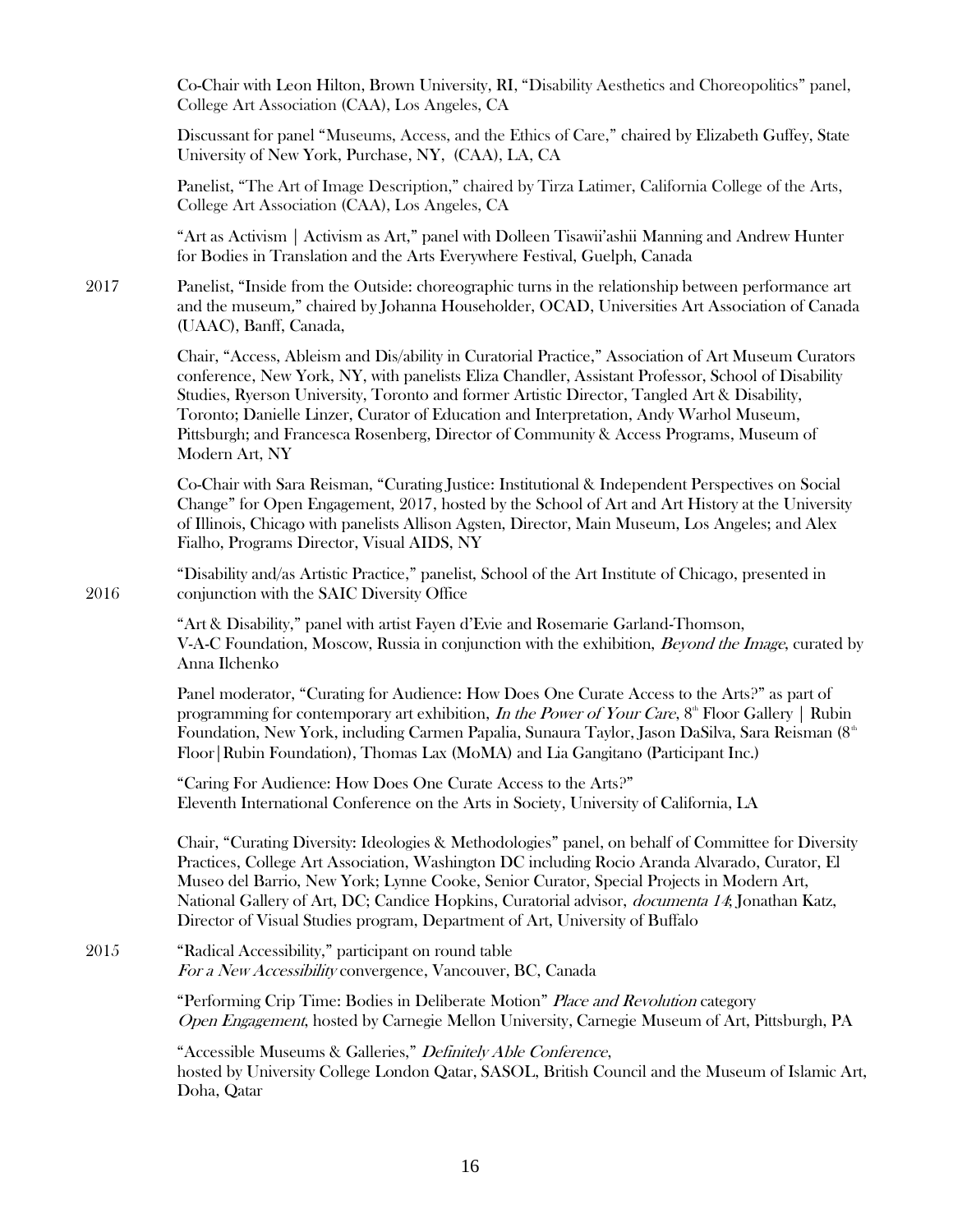Discussant for "The Gaze, the Stare, and the Look Away: New Images of Resistance in the Aesthetics of Disability" chaired by JoAnn Purcell, CAA, NYC

"LOUD silence" Round Table with artist Christine Sun Kim and Brenda Brueggemann, distinguished scholar in the fields of Rhetoric and Composition (English), Deaf Studies, and Disability Studies, and Director of Composition at the University of Louisville, with Lisa Cartwright, Professor of Visual Arts, UCSD, gallery@Calit2, UCSD

2014 "The Curator's Perspective" DaDaFest International Congress: Disability Culture and Human Rights, The Bluecoat, Liverpool, UK

> "New Curatorial Models for Disability in Exhibitions," *Unseeing Disability and Art* panel chaired by Geoffrey Shea, Universities Art Association of Canada (UAAC), Ontario College of Art & Design, Toronto, Canada

"Curating Disability & Access: Ethics, Pragmatics, Effects" Seventh International Conference on the Inclusive Museum, Autry National Center, LA

"Curating Disability and Access in Cyberspace," Cripping Cyberspace: Exploring Online Disability Aesthetics panel chaired by Margaret Price, Society for Disability Studies, Minneapolis, MN

"Alterpodium" with Sara Hendren, *Disability in Five Objects* panel chaired by Christopher Smit, Society for Disability Studies, Minneapolis, MN

"Bodies of Knowledge: Open Sourcing Disability Experience" with Carmen Papalia, Laura Swanson, Sunaura Taylor and Sandie Yi. Open Engagement, Queens Museum of Art, NY

"Pointed Views: Cornering Queer Disabled Aesthetics" Obsessive Occularity: Visualizing Queerness, Bodies, and Disability panel, chaired by Stephanie Snider, Queer Caucus for Art, College Art Association, Chicago, IL

2013 "Cannibalizing Sound: Deaf Performance as a Site of Trespass," Critical Information Graduate Student Conference, School of Visual Arts, New York, NY

> "Cripping Cyberspace: A Contemporary Virtual Art Exhibition" organized by Encuentro: Hemispheric Institute of Performance and Politics, NYU, Hemi GSI Convergence 2013, co-hosted by UCLA & University of Southern California

"Curating Disability" Common Pulse Intersecting Abilities Art Festival Symposium, Durham Art Gallery, Ontario, Canada

"The (Narrative) Prosthesis Re-Fitted: Finding New Support for Embodied and Imagined Differences in Contemporary Art" VariAbilit(ies): The History and Representation of the Body in its diversity, Emory University, Atlanta, GA

Chaired "Radical Interventions in the Built Environment: Disability Takes on Cobusier's Modulor and More" and participating on panel entitled "Empowering 'Dis'Ability: Artistic Images from Antiquity to Today" Society for Disability Studies, Orlando, FL

"What Can a Body Do?" UC FemTechNet Conference, University of California, San Diego

"Life's Too Short: A Comical Turn in Disability in the Media" Fantastic! Heroic! Disabled? "Cripping" Comic Con, Syracuse University, Syracuse, NY

2012 "What Can a Body Do?" *Multimodal Approaches to Learning Conference*, Metropolitan Museum of Art and Art Beyond Sight, New York City, NY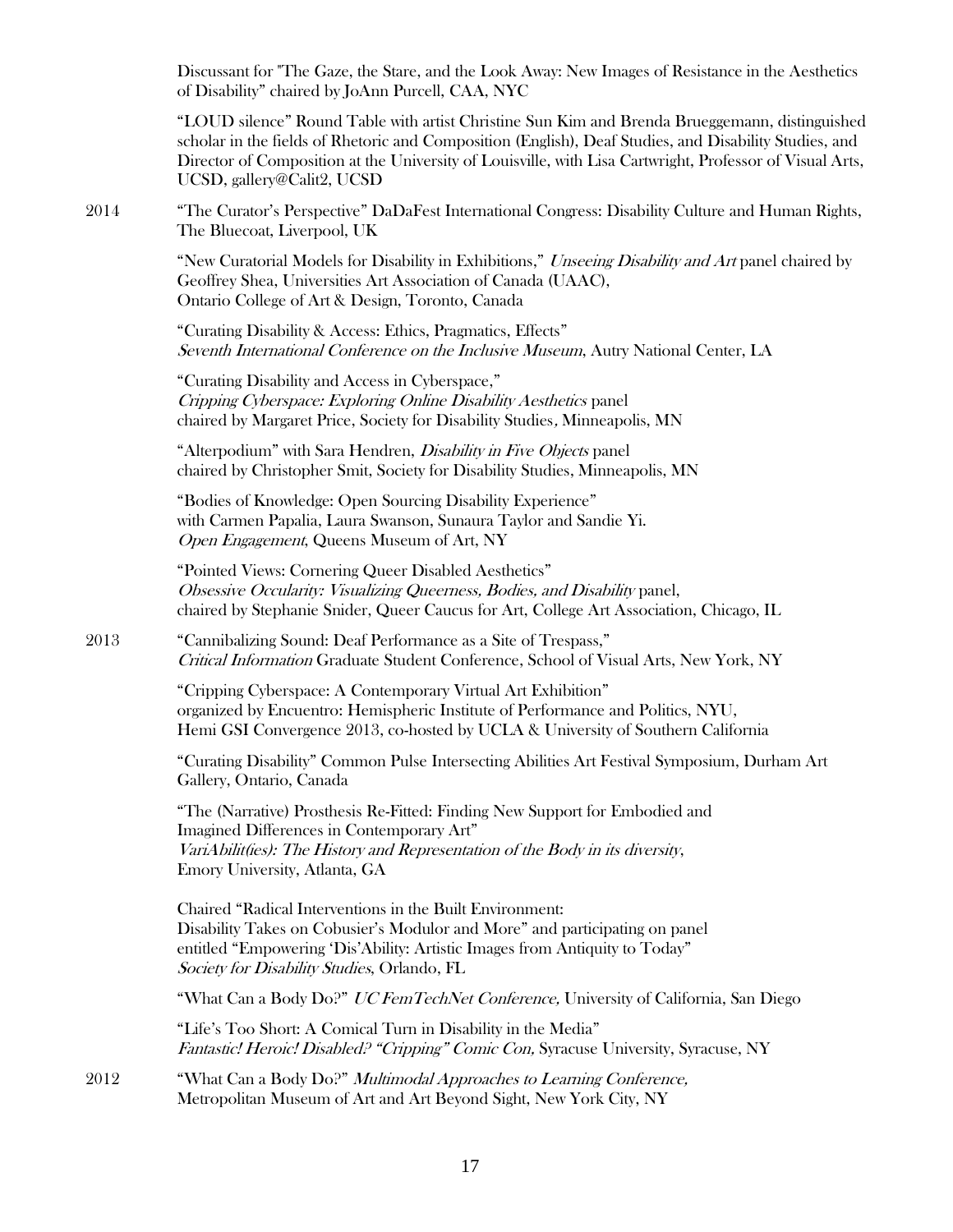"What Can a Body Do?" Disability and Art History panel, chaired by Ann Fox, with Rosemarie Garland-Thomson, Society for Disability Studies, Denver "What Can a Body Do?" Open Engagement: Art + Social Practice, Portland State University "What Can a Body Do?" Cripples, Idiots, Lepers and Freaks: Extraordinary Bodies/Extraordinary Minds, City University of New York, NY Round-Table Developer & Coordinator: What Can a Body Do? Investigating Disability & Contemporary Art, California College of the Arts, San Francisco, CA,

Including Georgina Kleege, Ann Millett-Gallant, Carmen Papalia, Katherine Sherwood, Tobin Siebers, Sunaura Taylor and Rosemarie Garland Thomson.

2011 South Eastern College Art Association, Savannah College of Art and Design, GA

### PROFESSIONAL SERVICE

| 2021         | Visiting Critic, Franconia Sculpture Park Artists in Residence, Minneapolis                               |
|--------------|-----------------------------------------------------------------------------------------------------------|
| 2020-2023    | caa.reviews Field Editor for West Coast Exhibitions, Council of Field Editors, College Art<br>Association |
| 2019         | Consultant for Metropolitan Museum of Art, Accessibility Education                                        |
| 2018         | Consultant on access for Creative Time Summit Miami, 2018                                                 |
| 2017-2020    | College Art Association Committee on Women in the Arts, 3-year term                                       |
| 2016         | Visiting Critic, International Studio & Curatorial Program (ISCP), New York                               |
| 2015         | California Association of Museums, Accessibility Learning Collaborative                                   |
| 2014-2017    | College Art Association Committee on Diversity Practices, 3-year term                                     |
| 2014         | Grad Student Forum, International Association of Visual Culture                                           |
| 2014-current | MA Curatorial Studies committee, Department of Visual Art, UCSD                                           |
| 2011-2012    | President's Diversity Steering Group, California College of the Arts                                      |
| 2009-2010    | Canadian Art Museum Directors' Organization (CAMDO)                                                       |
| 2006-2008    | New Leadership Associates, ARTTABLE, New York, nominated & elected                                        |

### PROFESSIONAL AFFILIATIONS & MEMBERSHIPS

The Art Historians of Southern California, 2016-current Association of Art Museum Curators, 2016-current Rising Arts Leaders of San Diego, 2016-current The International Association for Visual Culture, 2013-current College Art Association, 2011-current IKT: International Association of Curators of Contemporary Art, 2010-current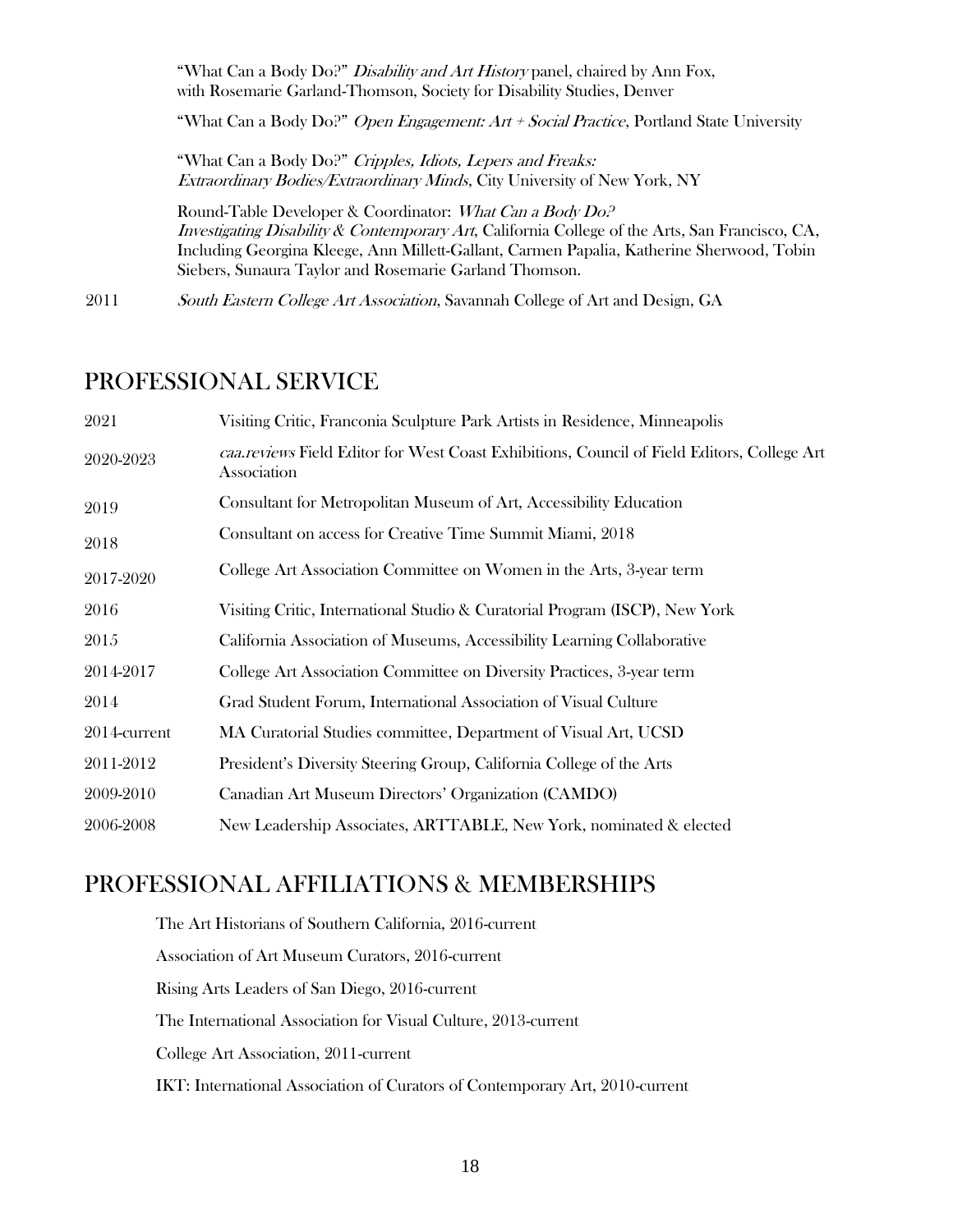## RESIDENCIES

| 2015-2016 | Curator-in-Residence, San Diego Art Institute, Balboa Park, San Diego, CA<br>December 2015 - March 2016                                                    |
|-----------|------------------------------------------------------------------------------------------------------------------------------------------------------------|
| 2015      | Fire Station Curatorial Residency, Dublin, Ireland<br>Hosted by Arts & Disability Ireland                                                                  |
| 2012      | Arts Inclusion: Disability, Design, Curation<br>University of California Humanities Research Institute (UCHRI) at UC Irvine                                |
| 2009      | Leighton Residency, Curatorial Think-Tank with Geoffrey Farmer, Barbara Fisher,<br>Teresa Gleadowe, Kitty Scott and Scott Watson, Banff Art Centre, Canada |
| 2008      | Self-Directed Curatorial Residency, Banff Art Centre, Canada                                                                                               |

### JURIES

| 2021 | Creative Capital Award 2022                                                                     |
|------|-------------------------------------------------------------------------------------------------|
|      | Leonardo CripTech Incubator                                                                     |
| 2018 | Rubin Foundation New York City (art & social justice)                                           |
| 2017 | Rubin Foundation New York City (art & social justice)                                           |
| 2016 | Rubin Foundation New York City (art & social justice)                                           |
| 2015 | 3Arts 2015 Arts Awards, Chicago (Visual Arts category)                                          |
|      | Society for Disability Studies Irving K. Zola Award for Emerging Scholars in Disability Studies |
| 2013 | National Endowment for the Arts, Visual Arts Works Grant, Washington DC                         |
|      | PhD Admissions Committee, Visual Arts Department, University of California, SD                  |
| 9009 | Canada Council for the Arts Peer Selection Committee                                            |

2009 ada Council for the Arts, Peer Selection Committee: Grants to Independent Critics & Curators and Culturally Diverse Curators in Residence, Canada

### CURATORIAL REVIEWS

- 2019 Myers, Christiana, "Automatisme Ambulatoire: Hysteria, Imitation, Performance" Owens Art Gallery, Sackville, NB, Canada, Canadian Art October 22, 2019, <https://canadianart.ca/reviews/automatisme-ambulatoire-hysteria-imitation-performance/>
- 2016 Combs, Seth, "Curating Diversity: Little person Amanda Cachia takes disability to new artistic heights," San Diego City Beat, April 26, 2016 [http://sdcitybeat.com/article-17366-little-person-amanda-cachia](http://sdcitybeat.com/article-17366-little-person-amanda-cachia-takes-disability-to-new-artistic-heights.html)[takes-disability-to-new-artistic-heights.html](http://sdcitybeat.com/article-17366-little-person-amanda-cachia-takes-disability-to-new-artistic-heights.html)

Peterson, Karla, "San Diego Art Institute's interactive exhibit a feast for the visitor's senses," San Diego Union Tribune, April 2, 2016 [http://www.sandiegouniontribune.com/news/2016/apr/01/san-diego-art](http://www.sandiegouniontribune.com/news/2016/apr/01/san-diego-art-institute-interactive-exhibition/?#article-copy)[institute-interactive-exhibition/?#article-copy](http://www.sandiegouniontribune.com/news/2016/apr/01/san-diego-art-institute-interactive-exhibition/?#article-copy)

Combs, Seth, "Cooper Baker melds computer technology and sound art to striking results," San Diego City Beat, March 29, 201[6 http://sdcitybeat.com/article-17272-cooper-baker-melds-computer-technology](http://sdcitybeat.com/article-17272-cooper-baker-melds-computer-technology-and-sound-art-to-striking-results.html)[and-sound-art-to-striking-results.html](http://sdcitybeat.com/article-17272-cooper-baker-melds-computer-technology-and-sound-art-to-striking-results.html)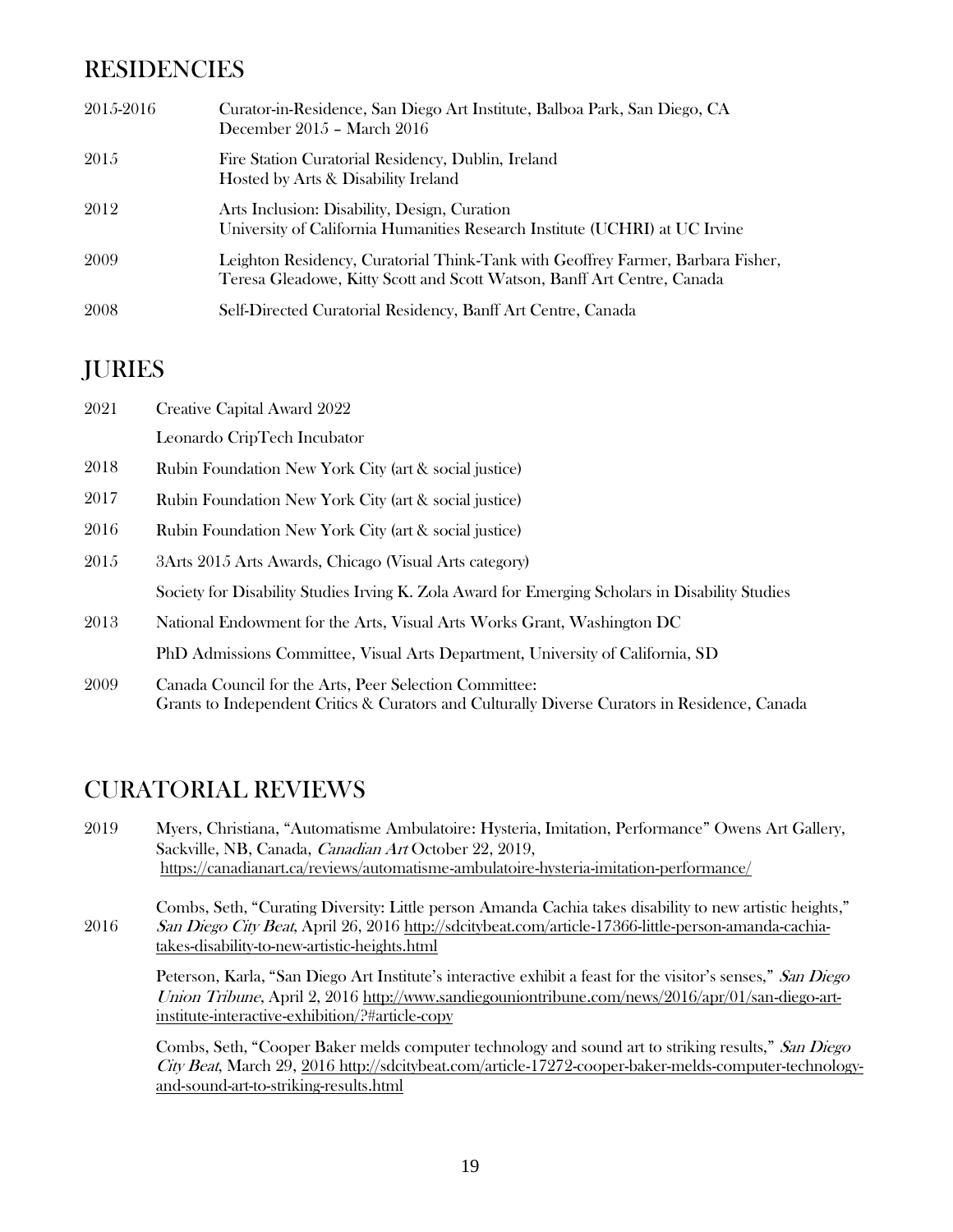2015 Dick, Terence, "The Flesh of the World," Border Crossings, Canada, Dec Issue, 2015

Ma, Mary, "The Flesh of the World at UTAC," The Newspaper: The University of Toronto's Independent Paper, July 23, 2015[, http://www.thenewspaper.ca/the-arts/review-the-flesh-the-world-utac](http://www.thenewspaper.ca/the-arts/review-the-flesh-the-world-utac)

Schechter, Fran, "Bodies Talking: Show probes Athleticism and Disability," NOW Toronto, July, 2015 <https://nowtoronto.com/art-and-books/art/bodies-talking/>

Bruneau, Jaclyn, "The Body's Freedom in Restriction," Canadian Art, July 22, 2015 <http://canadianart.ca/must-sees/the-bodys-freedom-in-restriction/>

Walther, Rachel, "Amanda Cachia: Curator and Disability Activist," *Glance: California College of the* Arts Alumni Magazine, May 18, 2015 [https://www.cca.edu/news/2015/05/18/amanda-cachia-curator-and](https://www.cca.edu/news/2015/05/18/amanda-cachia-curator-and-disability-activist)[disability-activist](https://www.cca.edu/news/2015/05/18/amanda-cachia-curator-and-disability-activist)

2012 Krieger, Deborah, "Haverford Exhibit Asks, What Can a Body Do?" Swathmore Phoenix, December 6, 2012,<http://www.swarthmorephoenix.com/?p=5918>

Reid, Robert, "Ecotopia exhibition examines environmental crisis," The Record.com, September 29, 2012

Connor, C., "World Disclosers: Medusa's Mirror at Pro Arts Gallery" Daily Serving, Oct 10, 2011, <http://dailyserving.com/2011/10/world-disclosers-medusas-mirror-at-pro-arts-gallery/>

Clark, Bob, "Art of war: Show at The Military Museums depicts violence at home and abroad" Calgary Herald, August 12, 2011

2010 Dick, Terence, "Terence Dick in Toronto 11/16/10: *Diabolique* at Oakville Galleries" on Akimbo – Akimblog[, www.akimbo.ca](http://www.akimbo.ca/)

Schechter, Fran, "Pointed Politics: Diabolique is devilishly smart", [www.nowtoronto.com](http://www.nowtoronto.com/) Published November 9, 2010, Volume 30, Number 11

Silver, Erin, "Only Hope Was Left: Inside Pandora's Box" at Kitchener-Waterloo Art Gallery, FUSE, Summer, 2010, p.44-46

Jansen, Gail, "Mendel Exhibit Examines War", Saskatoon Verb, April 1-8, 2010

Beatty, Greg, "Diabolique", Border Crossings, Canada, March/April Issue, 2010

Goddard, Peter, "Montreal's 'Diabolique' show looks at art in time of war", Toronto Star, Feb 6, 2010

2009 Howell, Jessica, "Exploring female sexuality", The Cord, Canada, Feb 3, 2010

Anderson, Jack, "Diabolique", Canadian Art, Canada, December, 2009

Henderson, Lee, "Shell Shock and Compassion Fatigue – Diabolique Part 1", [www.shotgun-review.ca,](http://www.shotgun-review.ca/) published August, 2009

Landry, Mike, "Diabolique", [http://thingsofdesire.ca,](http://thingsofdesire.ca/) published July, 2009

McFadden, Keegan, "Pandora's Box", Canadian Art Online Reviews, published July, 2009

Brynjolson, Noni, "Opening up the box", The Uniter: University of Winnipeg's Urban Journal, June/July Issue, Volume 64, 2009

Mayes, Alison, "Into the Mythic", *Winnipeg Free Press*, Arts & Life, June 4, 2009

- 2008 Garneau, David, "Pandora's Box", Border Crossings, Canada, September/October Issue, 2008 Sandals, Leah, "The Original Outside-of-the-Box Thinker", National Post, Canada, July 10, 2008
- 2005 Neylon, John, "A Great Eye for Australian Art", The Adelaide Review, 2005